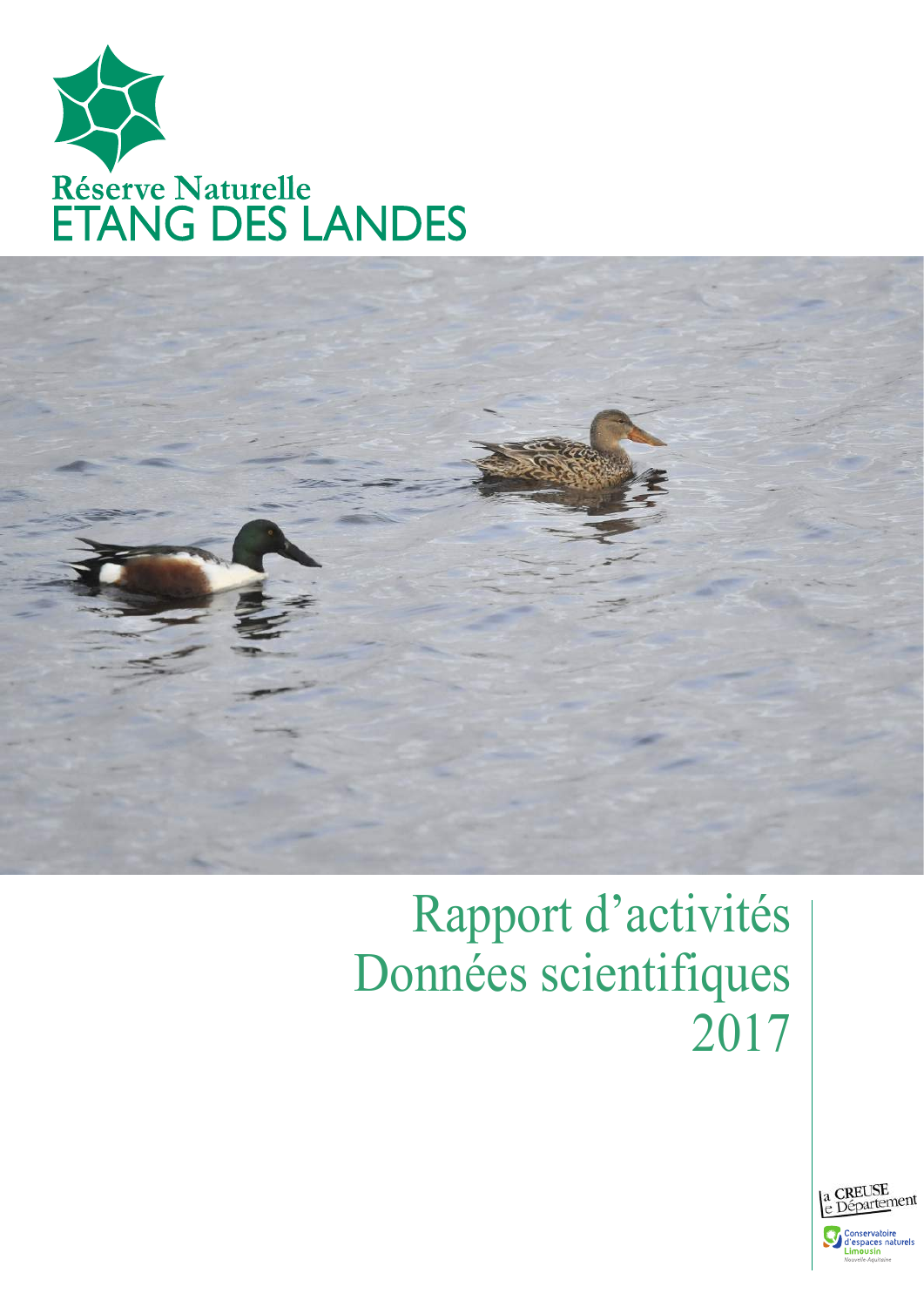

#### **ARAIGNEES: Liste des espèces recensées (octobre 2017)**

| Agalenatea redii (Scopoli, 1763)                             | Evarcha arcuata (Clerck, 1758)                       |
|--------------------------------------------------------------|------------------------------------------------------|
| Agelena labyrinthica (Clerck, 1758)                          | Floronia bucculenta (Clerck, 1758)                   |
| Agroeca brunnea (Blackwall, 1833)                            | Gibbaranea bituberculata (Walckenaer, 1802)          |
| Agyneta affinis (Kulczynski, 1898)                           | Gibbaranea gibbosa (Walckenaer, 1802)                |
| Agyneta mollis (O. P.-Cambridge, 1871)                       | Gnathonarium dentatum (Wider, 1834)                  |
| Agyneta rurestris (C.L. Koch, 1836)                          | Gongylidiellum vivum (O. P.-Cambridge, 1875)         |
| Allagelena gracilens (C.L. Koch, 1841)                       | Gongylidium rufipes (Linnaeus, 1758)                 |
| Alopecosa pulverulenta (Clerck, 1758)                        | Haplodrassus signifer (C.L. Koch, 1839)              |
| Amaurobius ferox (Walckenaer, 1830)                          | Harpactea hombergi (Scopoli, 1763)                   |
| Anelosimus pulchellus (Walckenaer, 1802)                     | Heliophanus auratus C.L. Koch, 1835                  |
| Anelosimus vittatus (C.L. Koch, 1836)                        | Heliophanus cupreus (Walckenaer, 1802)               |
| Antistea elegans (Blackwall, 1841)                           | Heliophanus flavipes (Hahn, 1832)                    |
| Anyphaena accentuata (Walckenaer, 1802)                      | Hygrolycosa rubrofasciata (Ohlert, 1865)             |
| Araneus alsine Walckenaer, 1802                              | Hylyphantes graminicola (Sundevall, 1829)            |
| Araneus angulatus Clerck, 1758                               | Hypomma bituberculatum (Wider, 1834)                 |
| Araneus diadematus Clerck, 1758                              | Hypomma cornutum (Blackwall, 1833)                   |
| Araneus quadratus Clerck, 1758                               | Hypomma fulvum (Bösenberg, 1902)                     |
| Araniella cucurbitina (Clerck, 1758)                         | Hypsosinga heri (Hahn, 1831)                         |
| Araniella opisthographa (Kulczynski, 1905)                   | Hypsosinga pygmaea (Sundevall, 1831)                 |
| Arctosa cinerea (Fabricius, 1777)                            | Hypsosinga sanguinea (C.L. Koch, 1844)               |
| Arctosa leopardus (Sundevall, 1832)                          | Kaestneria dorsalis (Wider, 1834)                    |
| Arctosa lutetiana (Simon, 1876)                              | Labulla thoracica (Wider, 1834)                      |
| Argiope bruennichi (Scopoli, 1772)                           | Larinioides cornutus (Clerck, 1758)                  |
| Asagena phalerata (Panzer, 1801)                             | Larinioides patagiatus (Clerck, 1758)                |
| Aulonia albimana (Walckenaer, 1805)                          | Lasaeola prona (Menge, 1868)                         |
| Ballus chalybeius (Walckenaer, 1802)                         | Lepthyphantes minutus (Blackwall, 1833)              |
| Bathyphantes gracilis (Blackwall, 1841)                      | Leptorchestes berolinensis (C.L. Koch, 1846)         |
| Brigittea latens (Fabricius, 1775)                           | Leviellus thorelli (Ausserer, 1871)                  |
| Carrhotus xanthogramma (Latreille, 1819)                     | Linyphia hortensis Sundevall, 1829                   |
| Centromerus serratus (O. P.-Cambridge, 1875)                 | Linyphia tenuipalpis Simon, 1884                     |
| Cercidia prominens (Westring, 1851)                          | Macaroeris nidicolens (Walckenaer, 1802)             |
| Cetonana laticeps (Canestrini, 1868)                         | Mangora acalypha (Walckenaer, 1802)                  |
| Cheiracanthium erraticum (Walckenaer, 1802)                  | Marpissa muscosa (Clerck, 1758)                      |
| Cheiracanthium punctorium (Villers, 1789)                    | Marpissa nivoyi (Lucas, 1846)                        |
| Cicurina cicur (Fabricius, 1793)                             | Marpissa radiata (Grube, 1859)                       |
| Clubiona comta C.L. Koch, 1839                               | Maso gallicus Simon, 1894                            |
| Clubiona frutetorum L. Koch, 1866                            | Metellina mengei (Blackwall, 1869)                   |
| Clubiona germanica Thorell, 1871                             | Metellina merianae (Scopoli, 1763)                   |
| Clubiona juvenis Simon, 1878                                 | Metellina segmentata (Clerck, 1758)                  |
| Clubiona pallidula (Clerck, 1758)                            | Micaria albovittata (Lucas, 1846)                    |
| Clubiona phragmitis C.L. Koch, 1843                          | Micaria pulicaria (Sundevall, 1831)                  |
| Clubiona similis L. Koch, 1866                               | Micrargus herbigradus (Blackwall, 1854)              |
| Clubiona stagnatilis Kulczynski in Chyzer & Kulczynski, 1897 | Microlinyphia impigra (O. P.-Cambridge, 1871)        |
| Clubiona terrestris Westring, 1851                           | Microlinyphia pusilla (Sundevall, 1829)              |
| Cnephalocotes obscurus (Blackwall, 1834)                     | Micrommata virescens (Clerck, 1758)                  |
| Coelotes atropos (Walckenaer, 1830)                          | Microneta viaria (Blackwall, 1841)                   |
| Crustulina guttata (Wider, 1834)                             | Misumena vatia (Clerck, 1758)                        |
| Cyclosa conica (Pallas, 1772)                                | Moebelia penicillata (Westring, 1851)                |
| Diaea dorsata (Fabricius, 1777)                              | Myrmarachne formicaria (De Geer, 1778)               |
| Dictyna arundinacea Linnaeus, 1758                           | Neoscona adianta (Walckenaer, 1802)                  |
| Dictyna pusilla Thorell, 1856                                | Neriene clathrata (Sundevall, 1829)                  |
| Dictyna uncinata Thorell, 1856                               | Neriene montana (Clerck, 1758)                       |
| Diplostyla concolor (Wider, 1834)                            | Nigma flavescens (Walckenaer, 1830)                  |
| Dipoena melanogaster (C.L. Koch, 1837)                       | Nigma puella (Simon, 1870)                           |
| Dolomedes fimbriatus (Clerck, 1758)                          | Nigma walckenaeri (Roewer, 1951)                     |
| Dolomedes plantarius (Clerck, 1758)                          | Notioscopus sarcinatus (O. P.-Cambridge, 1872)       |
| Donacochara speciosa (Thorell, 1875)                         | Nuctenea umbratica (Clerck, 1758)                    |
| Drassodes lapidosus (Walckenaer, 1802)                       | Oedothorax agrestis (Blackwall, 1853)                |
| Drassyllus lutetianus (L. Koch, 1866)                        | Oedothorax apicatus (Blackwall, 1850)                |
| Ebrechtella tricuspidata (Fabricius, 1775)                   | Oedothorax fuscus (Blackwall, 1834)                  |
| Enoplognatha ovata (Clerck, 1758)                            | Oedothorax retusus (Westring, 1851)                  |
| Enoplognatha thoracica (Hahn, 1833)                          | Oxyopes lineatus Latreille, 1806                     |
| Episinus angulatus (Blackwall, 1836)                         | Oxyopes ramosus (Martini & Goeze, 1778)              |
| Eratigena atrica (C.L. Koch, 1843)                           | Ozyptila atomaria (Panzer, 1801)                     |
| Erigone atra Blackwall, 1833                                 | Ozyptila simplex (O. P.-Cambridge, 1862)             |
| Erigone dentipalpis (Wider, 1834)                            | Pachygnatha clercki Sundevall, 1823                  |
| Ero aphana (Walckenaer, 1802)                                | Pachygnatha degeeri Sundevall, 1829                  |
| Ero tuberculata (De Geer, 1778)                              | Paidiscura pallens (Blackwall, 1834)                 |
| Euophrys frontalis (Walckenaer, 1802)                        | Parapelecopsis nemoralioides (O. P.-Cambridge, 1884) |
| Euophrys herbigrada (Simon, 1871)                            | Parasteatoda lunata (Clerck, 1758)                   |
| Evansia merens O. P.-Cambridge, 1901                         | Parasteatoda tepidariorum (C.L. Koch, 1841)          |



Conservatoire<br>d'espaces naturels<br>Limousin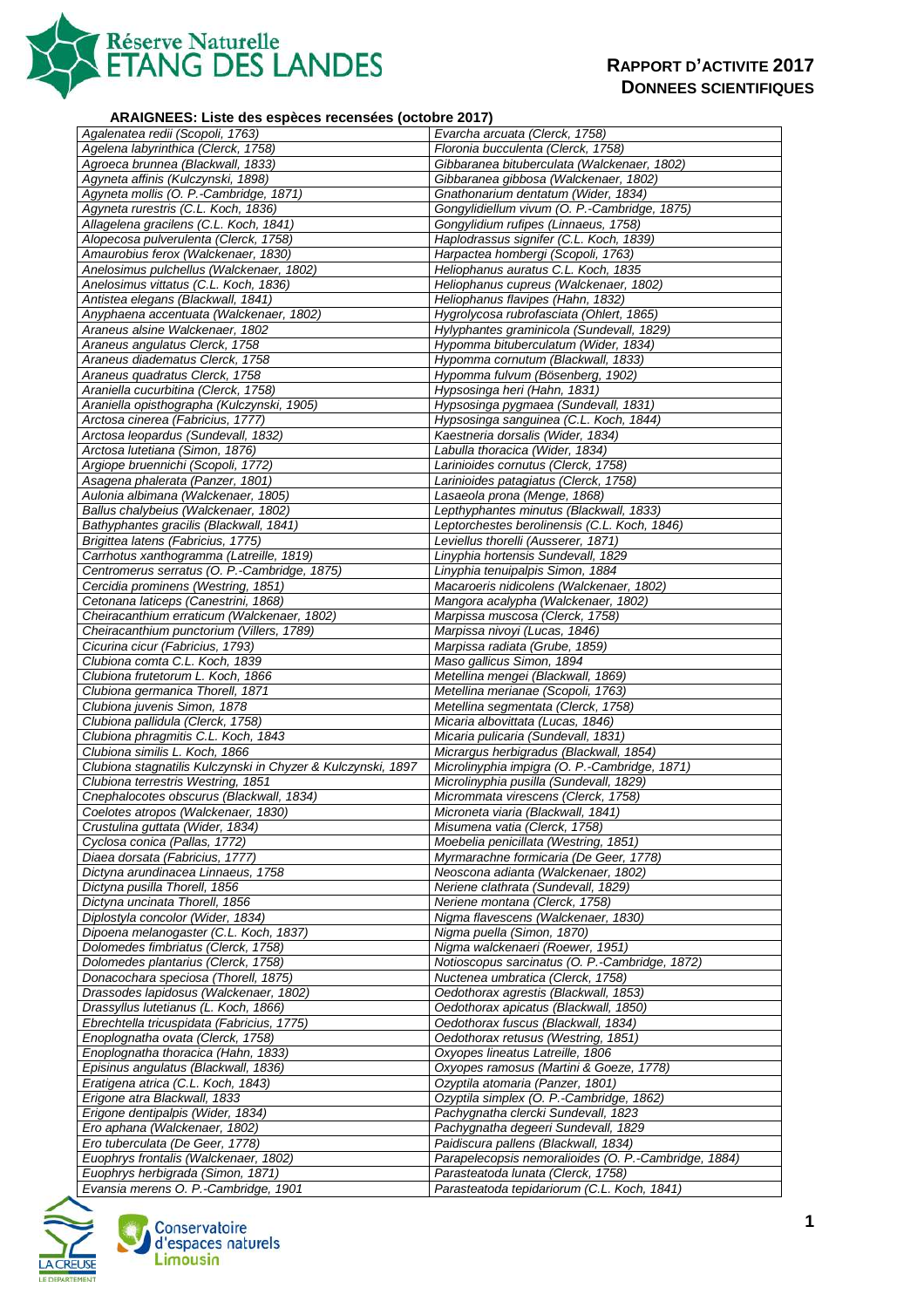

| Pardosa agricola (Thorell, 1856)                        | Sittipub pubescens (Fabricius, 1775)      |
|---------------------------------------------------------|-------------------------------------------|
| Pardosa bifasciata (C.L. Koch, 1834)                    | Steatoda bipunctata (Linnaeus, 1758)      |
| Pardosa hortensis (Thorell, 1872)                       | Steatoda triangulosa (Walckenaer, 1802)   |
| Pardosa lugubris (Walckenaer, 1802)                     | Synageles venator (Lucas, 1836)           |
| Pardosa paludicola (Clerck, 1758)                       | Synema globosum (Fabricius, 1775)         |
| Pardosa prativaga (L. Koch, 1870)                       | Talavera aperta (Miller, 1971)            |
| Pardosa proxima (C.L. Koch, 1847)                       | Tallusia experta (O. P.-Cambridge, 1871)  |
| Pardosa pullata (Clerck, 1758)                          | Tapinocyba mitis (O. P.-Cambridge, 1882)  |
| Pardosa saltans Töpfer-Hofmann, 2000                    | Tenuiphantes flavipes (Blackwall, 1854)   |
| Pardosa vittata (Keyserling, 1863)                      | Tenuiphantes mengei (Kulczynski, 1887)    |
| Pelecopsis mengei (Simon, 1884)                         | Tenuiphantes tenuis (Blackwall, 1852)     |
| Philodromus albidus Kulczynski, 1911                    | Tenuiphantes zimmermanni (Bertkau, 1890)  |
| Philodromus aureolus (Clerck, 1758)                     | Tetragnatha extensa (Linnaeus, 1758)      |
| Philodromus cespitum (Walckenaer, 1802)                 | Tetragnatha montana Simon, 1874           |
| Philodromus collinus C.L. Koch, 1835                    | Tetragnatha nigrita Lendl, 1886           |
| Philodromus dispar Walckenaer, 1826                     | Tetragnatha obtusa C.L. Koch, 1837        |
| Philodromus praedatus O. P.-Cambridge, 1871             | Textrix denticulata (Olivier, 1789)       |
| Pholcomma gibbum (Westring, 1851)                       | Thanatus formicinus (Clerck, 1758)        |
| Pholcus phalangioides (Fuesslin, 1775)                  | Theridion familiare O. P.-Cambridge, 1871 |
| Phrurolithus festivus (C.L. Koch, 1835)                 | Theridion hemerobium Simon, 1914          |
| Phrurolithus minimus C.L. Koch, 1839                    | Theridion melanurum Hahn, 1831            |
| Pirata piraticus (Clerck, 1758)                         | Theridion mystaceum L. Koch, 1870         |
| Pirata piscatorius (Clerck, 1758)                       | Theridion pictum (Walckenaer, 1802)       |
| Pirata tenuitarsis Simon, 1876                          | Theridion pinastri L. Koch, 1872          |
| Piratula hygrophila (Thorell, 1872)                     | Theridion varians Hahn, 1833              |
| Piratula latitans (Blackwall, 1841)                     | Theridiosoma gemmosum (L. Koch, 1877)     |
| Pisaura mirabilis (Clerck, 1758)                        | Tibellus oblongus (Walckenaer, 1802)      |
| Pistius truncatus (Pallas, 1772)                        | Tiso vagans (Blackwall, 1834)             |
| Pityohyphantes phrygianus (C.L. Koch, 1836)             | Tmarus piger (Walckenaer, 1802)           |
| Porrhomma convexum (Westring, 1851)                     | Trochosa ruricola (De Geer, 1778)         |
| Porrhomma microphthalmum (O. P.-Cambridge, 1871)        | Trochosa terricola Thorell, 1856          |
| Porrhomma pygmaeum (Blackwall, 1834)                    | Walckenaeria dysderoides (Wider, 1834)    |
| Prinerigone vagans (Savigny & Audouin in Audouin, 1826) | Walckenaeria vigilax (Blackwall, 1853)    |
| Pseudeuophrys erratica (Walckenaer, 1826)               | Xysticus acerbus Thorell, 1872            |
| Pseudeuophrys lanigera (Simon, 1871)                    | Xysticus audax (Schrank, 1803)            |
| Saaristoa abnormis (Blackwall, 1841)                    | Xysticus cristatus (Clerck, 1758)         |
| Salticus scenicus (Clerck, 1758)                        | Xysticus erraticus (Blackwall, 1834)      |
| Salticus zebraneus (C.L. Koch, 1837)                    | Xysticus kochi Thorell, 1872              |
| Scytodes thoracica (Latreille, 1802)                    | Zelotes erebeus (Thorell, 1871)           |
| Segestria bavarica C.L. Koch, 1843                      | Zelotes latreillei (Simon, 1878)          |
| Segestria senoculata (Linnaeus, 1758)                   | Zelotes subterraneus (C.L. Koch, 1833)    |
| Silometopus ambiguus (O. P.-Cambridge, 1905)            | Zilla diodia (Walckenaer, 1802)           |
| Simitidion simile (C.L. Koch, 1836)                     | Zora armillata Simon, 1878                |
| Singa hamata (Clerck, 1758)                             | Zora spinimana (Sundevall, 1833)          |
| Sittiflor caricis (Westring, 1861)                      | Zygiella x-notata (Clerck, 1758)          |
| Sittiflor floricola (C.L. Koch, 1837)                   |                                           |

233 espèces

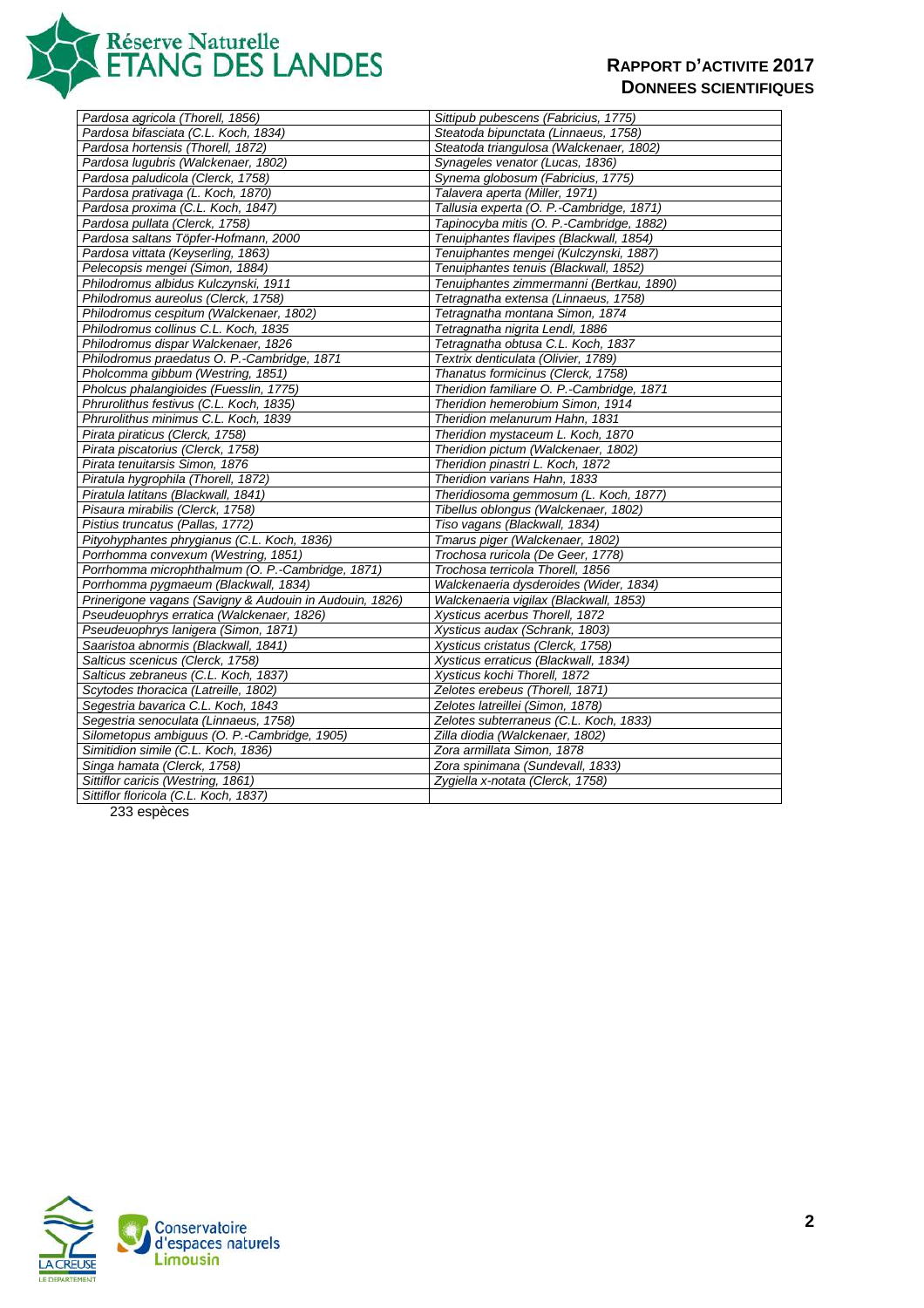

# **Liste des papillons contactés lors de l'étude 2017**

| Aglais io (Linnaeus, 1758)                      | Limenitis camilla (Linnaeus, 1764)      |
|-------------------------------------------------|-----------------------------------------|
| Aglais urticae (Linnaeus, 1758)                 | Lycaena dispar (Haworth, 1802)          |
| Anthocharis cardamines (Linnaeus, 1758)         | Lycaena phlaeas (Linnaeus, 1760)        |
| Aphantopus hyperantus (Linnaeus, 1758)          | Maniola jurtina (Linnaeus, 1758)        |
| Aporia crataegi (Linnaeus, 1758)                | Melanargia galathea (Linnaeus, 1758)    |
| Argynnis paphia (Linnaeus, 1758)                | Melitaea athalia (Rottemburg, 1775)     |
| Azuritis reducta (Staudinger, 1901)             | Melitaea cinxia (Linnaeus, 1758)        |
| Brenthis daphne (Denis & Schiffermüller, 1775)  | Melitaea diamina (Lang, 1789)           |
| Brintesia circe (Fabricius, 1775)               | Melitaea didyma (Esper, 1778)           |
| Callophrys rubi (Linnaeus, 1758)                | Melitaea parthenoides Keferstein, 1851  |
| Celastrina argiolus (Linnaeus, 1758)            | Nymphalis antiopa (Linnaeus, 1758)      |
| Clossiana dia (Linnaeus, 1767)                  | Nymphalis polychloros (Linnaeus, 1758)  |
| Clossiana selene (Denis & Schiffermüller, 1775) | Ochlodes venatus (Bremer & Grey, 1853)  |
| Coenonympha pamphilus (Linnaeus, 1758)          | Pararge aegeria (Linnaeus, 1758)        |
| Colias crocea (Geoffroy in Fourcroy, 1785)      | Pieris brassicae (Linnaeus, 1758)       |
| Erynnis tages (Linnaeus, 1758)                  | Pieris napi (Linnaeus, 1758)            |
| Euphydryas aurinia (Rottemburg, 1775)           | Pieris rapae (Linnaeus, 1758)           |
| Everes argiades (Pallas, 1771)                  | Polygonia c-album (Linnaeus, 1758)      |
| Gonepteryx rhamni (Linnaeus, 1758)              | Polyommatus icarus (Rottemburg, 1775)   |
| Heodes tityrus (Poda, 1761)                     | Pyrgus malvae (Linnaeus, 1758)          |
| Heteropterus morpheus (Pallas, 1771)            | Pyronia tithonus (Linnaeus, 1771)       |
| Iphiclides podalirius (Linnaeus, 1758)          | Satyrium ilicis (Esper, 1779)           |
| Issoria lathonia (Linnaeus, 1758)               | Thymelicus lineola (Ochsenheimer, 1808) |
| Ladoga camilla (Linnaeus, 1764)                 | Thymelicus sylvestris (Poda, 1761)      |
| Leptidea sinapis (Linnaeus, 1758)               | Vanessa atalanta (Linnaeus, 1758)       |

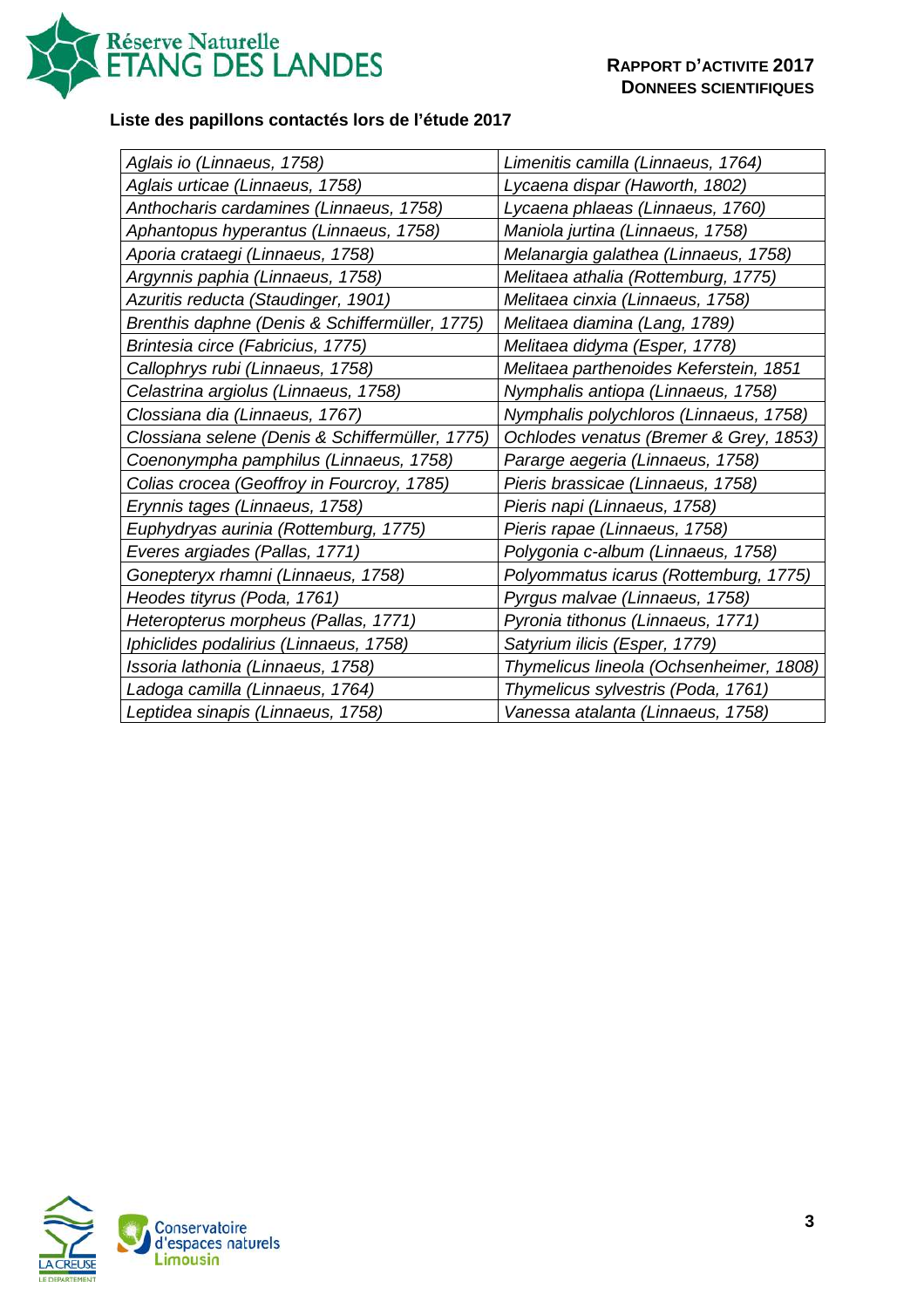

# **Relevés 2017 de placettes de suivi de végétation**

| P <sub>1</sub> DL                                                  |                | 03/07/2012 27/06/2017 |
|--------------------------------------------------------------------|----------------|-----------------------|
| Alisma plantago-aquatica L., 1753                                  | 1              | 1                     |
| Baldellia ranunculoides subsp. repens (Lam.) Á.Löve & D.Löve, 1961 | 1              |                       |
| Calystegia sepium (L.) R.Br., 1810                                 |                | 1                     |
| Eleocharis acicularis (L.) Roem. & Schult., 1817                   | +              |                       |
| Eleocharis palustris (L.) Roem. & Schult., 1817                    | 4              | 3                     |
| Hydrocotyle vulgaris L., 1753                                      | 1              |                       |
| Leersia oryzoides (L.) Sw., 1788                                   |                | 2                     |
| Lysimachia vulgaris L., 1753                                       |                | $\ddot{}$             |
| Lythrum salicaria L., 1753                                         | +              | +                     |
| Mentha aquatica L., 1753                                           | $\ddot{}$      | $\overline{2}$        |
| Mentha pulegium L., 1753                                           | 3              |                       |
| Phalaris arundinacea L., 1753                                      | $\overline{2}$ | 2                     |
| Potamogeton crispus L., 1753                                       | $\overline{2}$ |                       |
| Potamogeton gramineus L., 1753                                     | $\overline{2}$ |                       |
| Rorippa Scop., 1760                                                | $\ddot{}$      | 1                     |
| Schoenoplectus lacustris (L.) Palla, 1888                          | $\overline{2}$ | 3                     |
| Sparganium erectum L., 1753                                        |                | +                     |
|                                                                    |                |                       |
| P <sub>1</sub> GE                                                  | 27/06/2012     | 27/06/2017            |
| Agrostis capillaris L., 1753                                       | 4              | 3                     |
| Alopecurus pratensis L., 1753                                      | +              |                       |
| Anthoxanthum odoratum L., 1753                                     | $\overline{2}$ | 1                     |
| Arrhenatherum elatius (L.) P.Beauv. ex J.Presl & C.Presl, 1819     |                | 1                     |
| Carex ovalis Gooden., 1794                                         | +              |                       |
| Centaurea jacea L., 1753                                           | $\overline{2}$ | 3                     |
| Danthonia decumbens (L.) DC., 1805                                 | 1              | $\overline{2}$        |
| Festuca ovina L., 1753                                             |                | 1                     |
| Festuca rubra L., 1753                                             | 3              | 4                     |
| Genista anglica L., 1753                                           |                | +                     |
| Genista tinctoria L., 1753                                         | 1              | 1                     |
| Hieracium pilosella L., 1753                                       |                | +                     |
| Holcus lanatus L., 1753                                            | 3              | 1                     |
| Juncus bufonius L., 1753                                           | +              |                       |
| Leucanthemum vulgare Lam., 1779                                    | $\overline{2}$ | 1                     |
| Lotus corniculatus L., 1753                                        | 2              |                       |
| Lotus pedunculatus Cav., 1793                                      | 1              | $\overline{c}$        |
| Luzula campestris (L.) DC., 1805                                   |                | $\ddot{}$             |
| Peucedanum gallicum Latourr., 1785                                 |                | +                     |
| Plantago lanceolata L., 1753                                       | 1              | +                     |
| Polygala vulgaris L., 1753                                         |                | +                     |
| Populus tremula L., 1753                                           |                | $\ddot{}$             |
| Potentilla erecta (L.) Räusch., 1797                               | $\overline{c}$ |                       |
| Prunella vulgaris L., 1753                                         | 1              |                       |
| Quercus robur L., 1753                                             |                | 1                     |
| Ranunculus bulbosus L., 1753                                       | +              |                       |
| Rumex acetosa L., 1753                                             | 2              | +                     |
| Salix L., 1753                                                     |                | 1                     |
| Stellaria graminea L., 1753                                        | $\ddot{}$      |                       |
| Trifolium pratense L., 1753                                        | 2              | r                     |
| Vicia tetrasperma (L.) Schreb., 1771                               | $\ddot{}$      |                       |
|                                                                    |                |                       |

| <b>P1J3B</b>                      | 12/07/2012 08/08/2017 |  |
|-----------------------------------|-----------------------|--|
| Agrostis canina L., 1753          |                       |  |
| Alisma plantago-aquatica L., 1753 |                       |  |
| Carex elongata L., 1753           |                       |  |



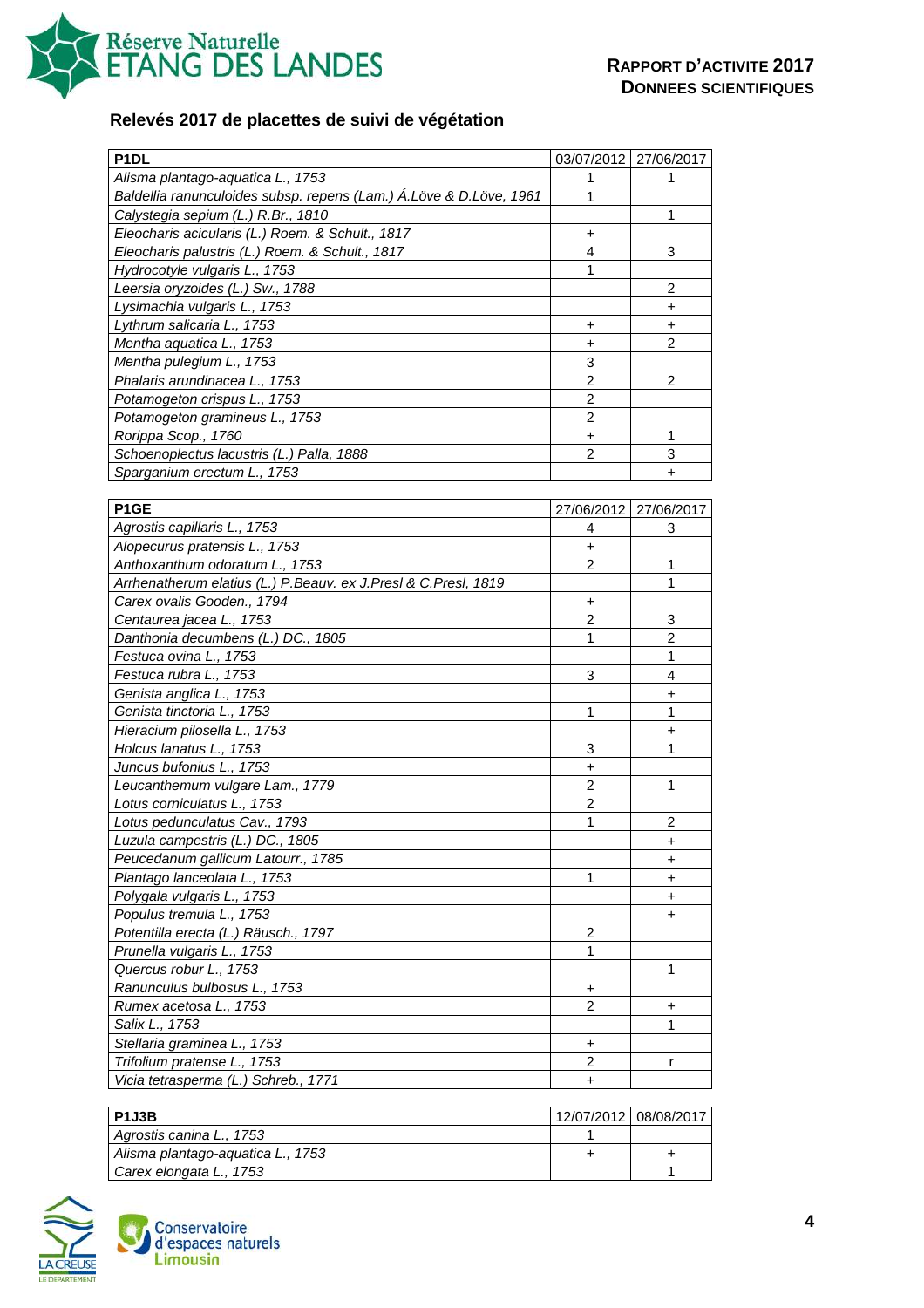

| Carex rostrata Stokes, 1787                                 | 2                     |                |
|-------------------------------------------------------------|-----------------------|----------------|
| Carex vesicaria L., 1753                                    | 2                     | 2              |
| Frangula dodonei Ard., 1766                                 |                       | $\ddot{}$      |
| Galium palustre L., 1753                                    | $\ddot{}$             | +              |
| Galium uliginosum L., 1753                                  | +                     |                |
| Iris pseudacorus L., 1753                                   | +                     |                |
| Juncus acutiflorus Ehrh. ex Hoffm., 1791                    | 5                     | 2              |
| Juncus effusus L., 1753                                     |                       | 2              |
| Lycopus europaeus L., 1753                                  | 1                     |                |
|                                                             | 3                     | $\overline{c}$ |
| Lysimachia vulgaris L., 1753                                |                       |                |
| Lythrum salicaria L., 1753                                  | $\ddot{}$             |                |
| Persicaria amphibia (L.) Gray, 1821                         |                       | +              |
| Phalaris arundinacea L., 1753                               | 2                     | 3              |
| Quercus robur L., 1753                                      |                       | +              |
| Ranunculus lingua L., 1753                                  | +                     | +              |
| Salix L., 1753                                              | $\ddot{}$             |                |
| Scutellaria galericulata L., 1753                           | +                     | +              |
| Sparganium erectum L., 1753                                 |                       | +              |
| Veronica scutellata L., 1753                                | 1                     | +              |
|                                                             |                       |                |
| P1LGC                                                       | 18/06/2012 09/08/2017 |                |
| Agrostis canina L., 1753                                    | 4                     | 1              |
| Agrostis capillaris L., 1753                                | 1                     | $\ddot{}$      |
| Betula L., 1753                                             | +                     |                |
| Calluna vulgaris (L.) Hull, 1808                            | 3                     | 3              |
| Carex pallescens L., 1753                                   | $\ddot{}$             |                |
| Carex panicea L., 1753                                      |                       | +              |
| Carex pilulifera L., 1753                                   | $\overline{2}$        | 2              |
| Carex viridula subsp. oedocarpa (Andersson) B. Schmid, 1983 | 3                     |                |
| Cirsium palustre (L.) Scop., 1772                           | +                     |                |
| Crataegus L., 1753                                          | +                     |                |
| Cytisus scoparius (L.) Link, 1822                           | +                     |                |
| Galium uliginosum L., 1753                                  |                       | +              |
| Holcus lanatus L., 1753                                     | 1                     |                |
| Holcus mollis L., 1759                                      | 1                     |                |
| Hypericum humifusum L., 1753                                | 2                     | +              |
| Hypochaeris radicata L., 1753                               | +                     |                |
| Juncus conglomeratus L., 1753                               |                       | $\ddot{}$      |
|                                                             |                       |                |
| Juncus effusus L., 1753                                     | $\ddot{}$             |                |
| Juncus squarrosus L., 1753                                  | 2                     | 1              |
| Linaria repens (L.) Mill., 1768                             | +                     |                |
| Lotus pedunculatus Cav., 1793                               | 3                     |                |
| Luzula multiflora (Ehrh.) Lej., 1811                        | $\ddot{}$             | +              |
| Molinia caerulea (L.) Moench, 1794                          |                       | $\ddot{}$      |
| Potentilla erecta (L.) Räusch., 1797                        | 1                     | +              |
| Prunus L., 1753                                             | +                     |                |
| Prunus spinosa L., 1753                                     |                       | $\ddot{}$      |
| Quercus L., 1753                                            | 3                     |                |
| Quercus robur L., 1753                                      |                       | +              |
| Ranunculus flammula L., 1753                                | +                     |                |
| Rubus L., 1753                                              | $\overline{2}$        | +              |
| Stellaria graminea L., 1753                                 | $\ddot{}$             |                |
| Trifolium pratense L., 1753                                 | $\ddot{}$             |                |
| Ulex minor Roth, 1797                                       | $\overline{2}$        | 4              |

| <b>P1PGC</b>                      | 20/06/2012 08/08/2017 |  |
|-----------------------------------|-----------------------|--|
| Agrostis canina L., 1753          |                       |  |
| Alisma plantago-aguatica L., 1753 |                       |  |
| Carex elata All., 1785            |                       |  |

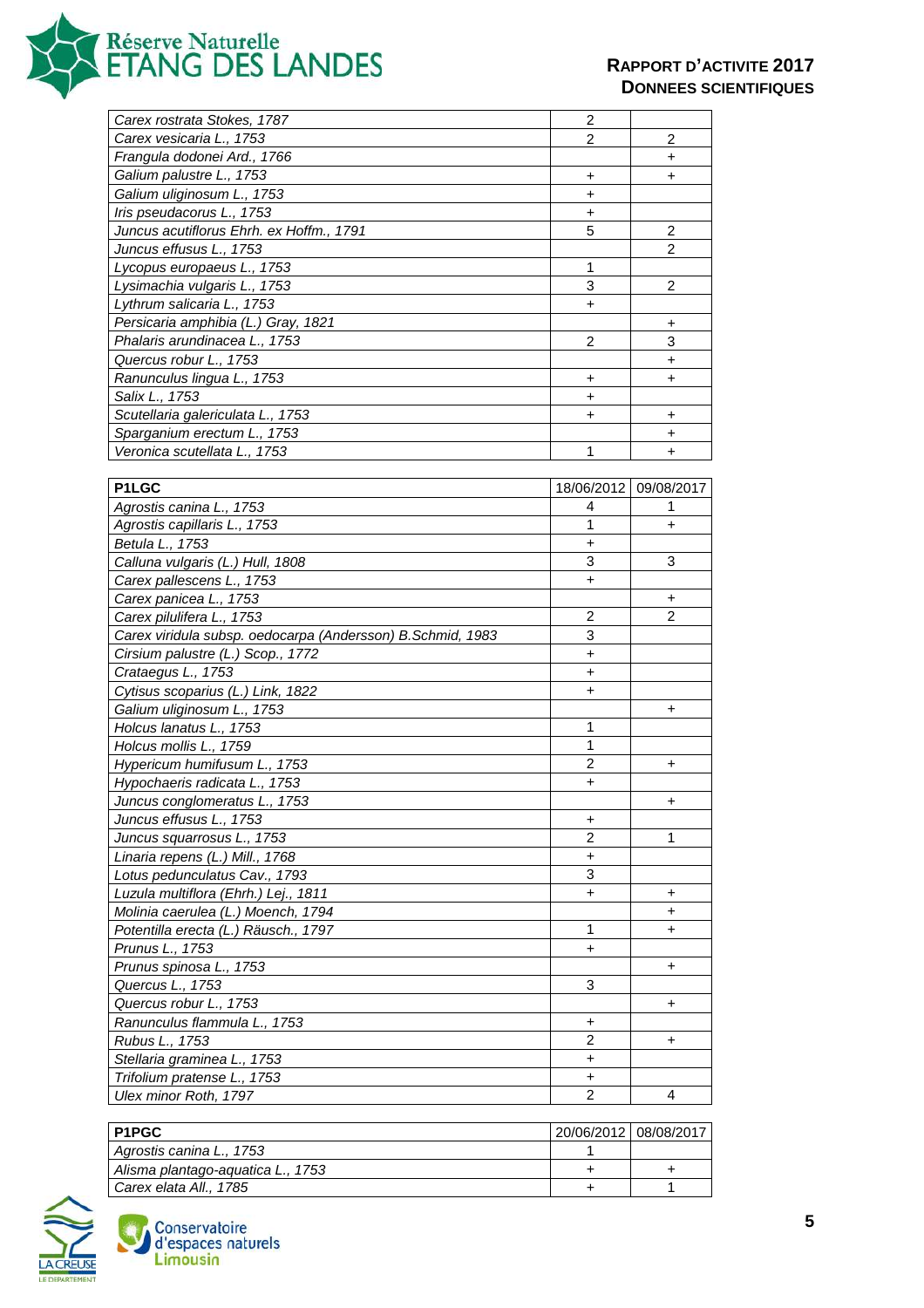

| Carex vesicaria L., 1753                                      |                | +              |
|---------------------------------------------------------------|----------------|----------------|
| Convolvulus sepium L., 1753                                   |                | +              |
| Eleocharis palustris (L.) Roem. & Schult., 1817               | 3              | 2              |
| Hydrocharis morsus-ranae L., 1753                             |                | 1              |
| Hydrocotyle vulgaris L., 1753                                 | 1              |                |
| Leersia oryzoides (L.) Sw., 1788                              |                | 1              |
| Lycopus europaeus L., 1753                                    | 1              | +              |
| Lysimachia vulgaris L., 1753                                  | $\overline{2}$ | 1              |
| Lythrum salicaria L., 1753                                    | 1              | +              |
| Mentha aquatica L., 1753                                      | 1              | $\ddot{}$      |
| Persicaria amphibia (L.) Gray, 1821                           | $\ddot{}$      | $\ddot{}$      |
| Phalaris arundinacea L., 1753                                 | 1              | 1              |
| Ranunculus flammula L., 1753                                  | 1              |                |
| Rorippa amphibia (L.) Besser, 1821                            |                | +              |
| Schoenoplectus lacustris (L.) Palla, 1888                     | 2              | 2              |
| Scutellaria galericulata L., 1753                             |                | +              |
| Typha angustifolia L., 1753                                   | 1              | $\overline{2}$ |
|                                                               |                |                |
| P <sub>2</sub> GE                                             | 27/06/2012     | 27/06/2017     |
| Achillea ptarmica L., 1753                                    | 2              |                |
|                                                               |                | +              |
| Agrostis canina L., 1753                                      | +              | 1              |
| Agrostis capillaris L., 1753<br>Betonica officinalis L., 1753 | $\ddot{}$      | i              |
|                                                               |                | 1              |
| Calluna vulgaris (L.) Hull, 1808                              | $\ddot{}$      |                |
| Carex flacca Schreb., 1771                                    | $\ddot{}$      | $\ddot{}$      |
| Carex panicea L., 1753                                        | +              | +              |
| Carex pulicaris L., 1753                                      | 3              | +              |
| Cirsium dissectum (L.) Hill, 1768                             | +              |                |
| Danthonia decumbens (L.) DC., 1805                            | $\overline{2}$ | 1              |
| Erica tetralix L., 1753                                       | 3              | 3              |
| Genista anglica L., 1753                                      | $\overline{2}$ | 1              |
| Genista tinctoria L., 1753                                    | 1              | 1              |
| Holcus lanatus L., 1753                                       |                | +              |
| Luzula multiflora (Ehrh.) Lej., 1811                          | $\ddot{}$      | i              |
| Molinia caerulea (L.) Moench, 1794                            | 4              | 4              |
| Platanthera bifolia (L.) Rich., 1817                          | +              | Ť              |
| Potentilla erecta (L.) Räusch., 1797                          | 1              | +              |
| Scorzonera humilis L 1753                                     | 3              | $\mathfrak{p}$ |
| Trocdaris verticillatum (L.) Raf., 1840                       | 2              | 1              |
| Viola canina L., 1753                                         |                | I.             |
|                                                               |                |                |
| <b>P2LGC</b>                                                  | 18/06/2012     | 09/08/2017     |
| Agrostis canina L., 1753                                      | 4              | 3              |
| Angelica sylvestris L., 1753                                  | +              |                |
| Carex flacca Schreb., 1771                                    | +              |                |
| Carex ovalis Gooden., 1794                                    | +              |                |
| Carex pallescens L., 1753                                     |                | 1              |
| Carex panicea L., 1753                                        | 1              | $\overline{c}$ |
| Carex viridula subsp. oedocarpa (Andersson) B. Schmid, 1983   | 1              | 1              |
| Cirsium palustre (L.) Scop., 1772                             | +              |                |
| Deschampsia cespitosa (L.) P.Beauv., 1812                     | $\ddot{}$      | 3              |
| Galium uliginosum L., 1753                                    | $\overline{2}$ | 1              |
| Holcus lanatus L., 1753                                       | 4              |                |
| Isolepis setacea (L.) R.Br., 1810                             | 1              |                |
| Juncus acutiflorus Ehrh. ex Hoffm., 1791                      | $\overline{2}$ | 3              |
| Juncus bufonius L., 1753                                      | $\overline{c}$ |                |
| Juncus conglomeratus L., 1753                                 | 1              |                |
| Juncus effusus L., 1753                                       |                | +              |
| Juncus tenageia Ehrh. ex L.f., 1782                           | +              |                |

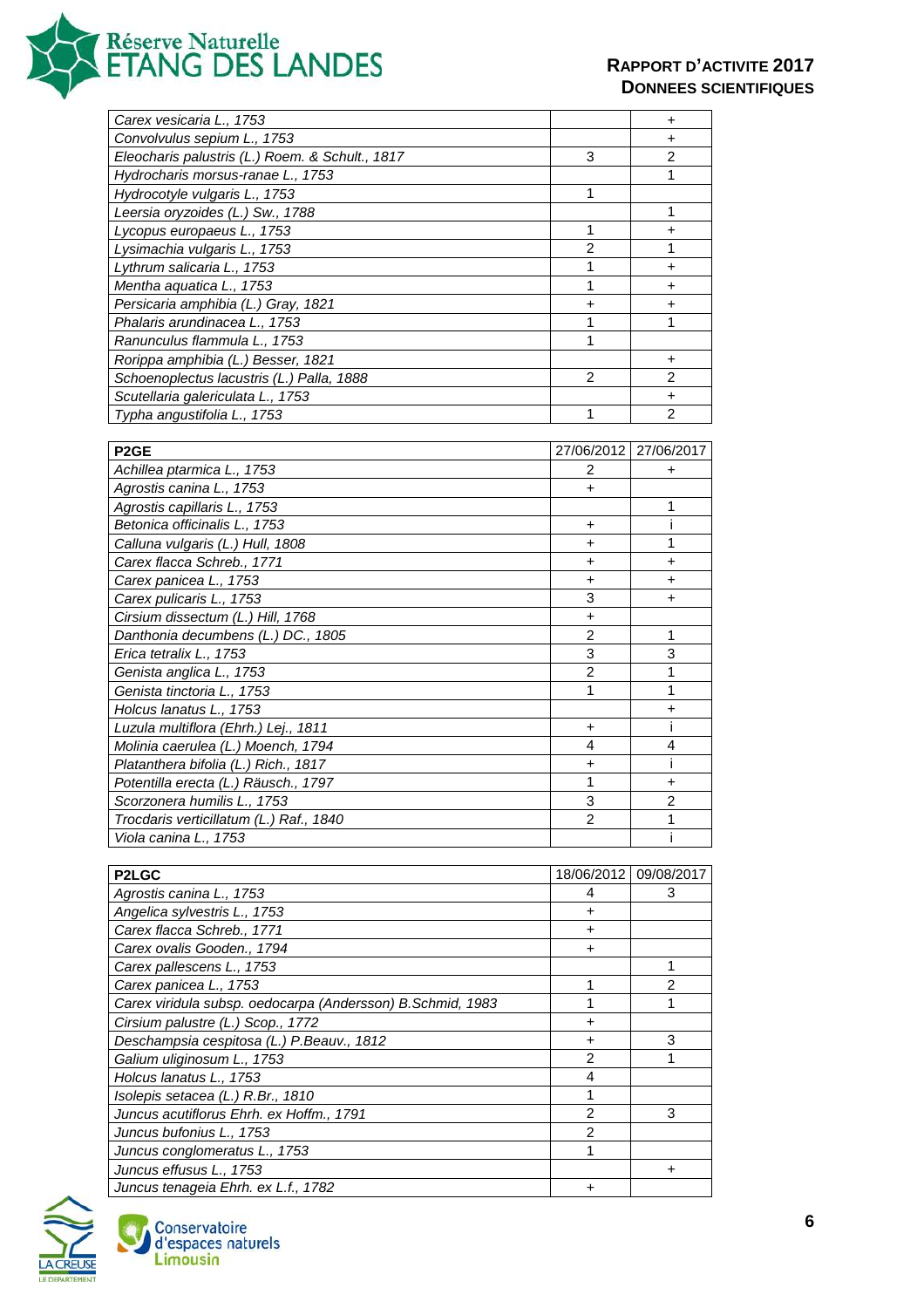

| Lotus pedunculatus Cav., 1793           | $\mathfrak{p}$ |   |
|-----------------------------------------|----------------|---|
| Lycopus europaeus L., 1753              | ٠              |   |
| Lythrum salicaria L., 1753              | 3              | + |
| Molinia caerulea (L.) Moench, 1794      |                |   |
| Myosotis scorpioides L., 1753           | +              |   |
| Populus tremula L., 1753                |                |   |
| Potentilla erecta (L.) Räusch., 1797    | $\mathfrak{p}$ | + |
| Quercus L., 1753                        | 2              |   |
| Ranunculus flammula L., 1753            | 3              |   |
| Rubus L., 1753                          | $\mathfrak{p}$ |   |
| Rumex acetosa L., 1753                  | ٠              |   |
| Salix L., 1753                          | +              | + |
| Scutellaria minor Huds., 1762           |                |   |
| Stellaria graminea L., 1753             |                |   |
| Trisetum flavescens (L.) P.Beauv., 1812 |                |   |

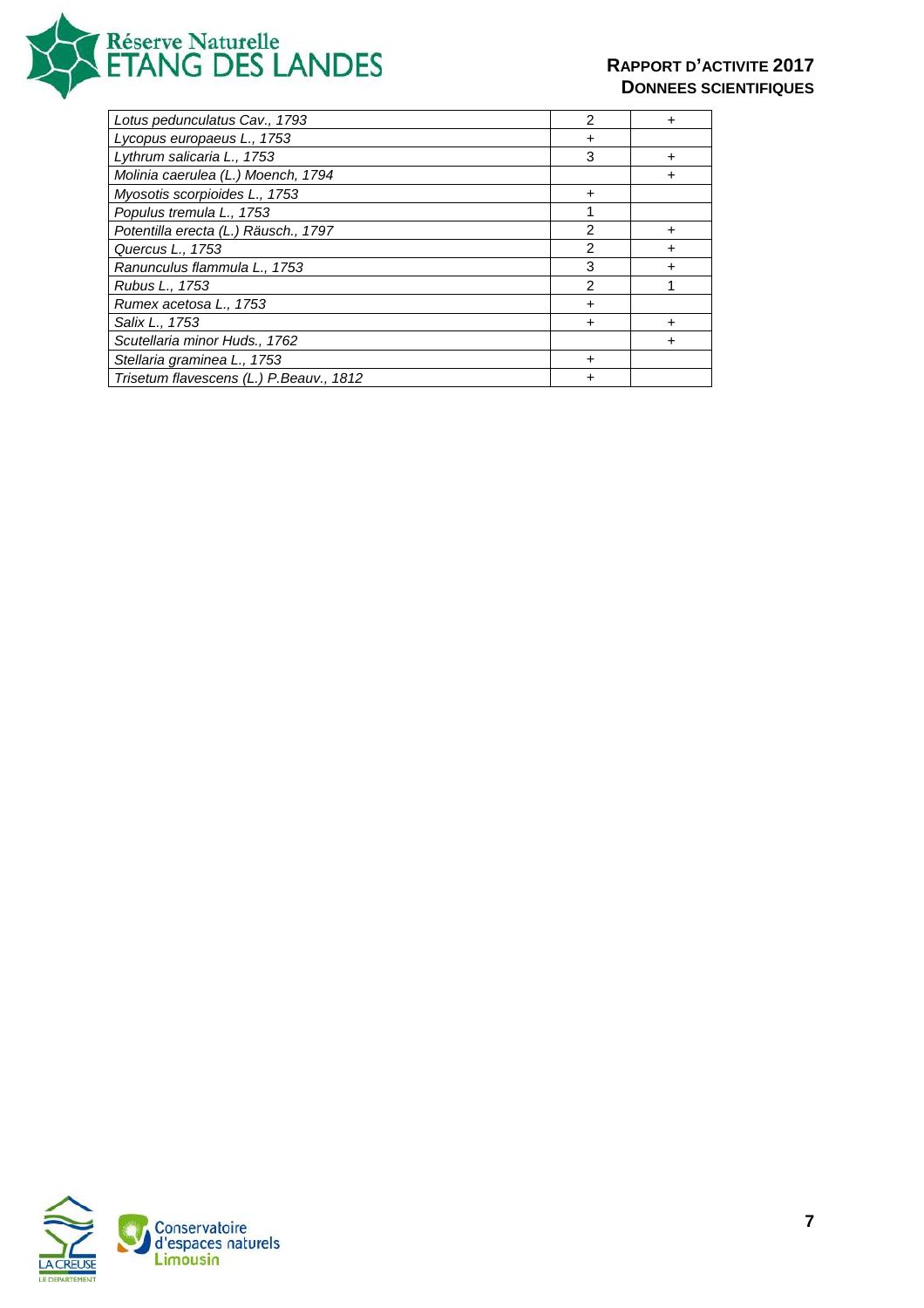

#### **Relevé 2017 du Transect Ermite 1**

| <b>Transect E1</b> |  |
|--------------------|--|
|                    |  |

**Transect E1** - Mise en place : 30/07/2010

- relevé : 09/08/2017 - Longueur : 75 m

| Code Relevé | Physionomie                                                | Surface (m2) |  |
|-------------|------------------------------------------------------------|--------------|--|
| E1_2017_1   | Groupement à Calamagrostis epigeios                        |              |  |
| E1_2017_2   | Moliniaie                                                  | 20.5         |  |
| E1_2017_3   | Phalaridaie dense                                          | 3.5          |  |
| E1_2017_4   | Groupement à Juncus acutiflorus et Phalaris<br>arundinacea | 8.5          |  |
| E1 2017 5   | Groupement à Phalaris arundinacea et Carex<br>vesicaria    | 9            |  |
| E1 2017 6   | Cariçaie à Carex vesicaria et Equisetum fluviatile         | 16           |  |

| Code relevé                     |                                  |                | E1_2017_1   E1_2017_2   E1_2017_3   E1_2017_4   E1_2017_5   E1_2017_6 |           |                |                |
|---------------------------------|----------------------------------|----------------|-----------------------------------------------------------------------|-----------|----------------|----------------|
| Longueur (m)                    | 17.5                             | 20.5           | 3.5                                                                   | 8.5       | 9              | 16             |
| Recouvrement (%)                | 100                              | 90             | 100                                                                   | 100       | 100            | 90             |
| Hauteur végétation (cm)         | 80                               | 40             | 80                                                                    | 100       | 100            | 80             |
| Achillea ptarmica               | 1                                | +              |                                                                       |           |                |                |
| Agrostis canina                 | $\ddot{}$                        | $\overline{2}$ | $\ddot{}$                                                             | $\ddot{}$ |                |                |
| Alisma plantago aquatica        |                                  | $+$            |                                                                       |           | $+$            |                |
| Alopecurus geniculatus          |                                  |                |                                                                       |           |                |                |
| <b>Bidens</b>                   |                                  |                |                                                                       | $\ddot{}$ |                |                |
| Calamagrostis epigejos          | 3                                |                |                                                                       |           |                |                |
| Carex panicea                   |                                  | $\ddot{}$      | $\boldsymbol{+}$                                                      | +         |                |                |
| Carex vesicaria                 |                                  | $\ddot{}$      | 1                                                                     | 1         | $\overline{3}$ | 3              |
| Carex viridula subsp. oedocarpa |                                  | $\ddot{}$      |                                                                       |           |                |                |
| Eleocharis palustris            |                                  |                |                                                                       |           | 1              |                |
| Equisetum fluviatile            |                                  |                |                                                                       | 1         | $\mathbf{1}$   | $\overline{c}$ |
| Filipendula ulmaria             |                                  | +              | $\boldsymbol{+}$                                                      |           |                |                |
| Frangula dodonei                | $\ddot{}$                        | $\ddot{}$      |                                                                       |           |                |                |
| Galium palustre                 |                                  | $\ddot{}$      |                                                                       |           | $+$            |                |
| Galium uliginosum               | $\mathbf 1$                      | $\mathbf{1}$   | $\ddot{}$                                                             |           |                |                |
| Genista anglica                 |                                  | $\ddot{}$      |                                                                       |           |                |                |
| Genista tinctoria               | $\begin{array}{c} + \end{array}$ | $\ddot{}$      |                                                                       |           |                |                |
| Iris pseudacorus                |                                  |                |                                                                       |           | $\ddot{}$      | $\ddot{}$      |
| Juncus acutiflorus              | $\ddot{}$                        | $\mathbf{1}$   | $\overline{2}$                                                        | 4         |                |                |
| Juncus articulatus              |                                  | $\ddot{}$      |                                                                       |           |                |                |
| Juncus bulbosus                 |                                  | $\ddot{}$      |                                                                       |           |                |                |
| Juncus conglomeratus            |                                  | $\ddot{}$      |                                                                       |           |                |                |
| Juncus effusus                  |                                  | $\ddot{}$      | $\ddot{}$                                                             | $\ddot{}$ | $\overline{2}$ |                |
| Juncus tenageia                 |                                  | $+$            |                                                                       |           |                |                |
| Lathyrus pratensis              | $\ddot{}$                        |                |                                                                       |           |                |                |
| Lemna minor                     |                                  |                |                                                                       |           |                | +              |
| Lotus pedunculatus              | $\ddot{}$                        | $\ddot{}$      | $\ddot{}$                                                             |           |                |                |
| Lycopus europaeus               |                                  |                |                                                                       |           |                |                |
| Lysimachia vulgaris             | 1                                | $\overline{1}$ | $\ddot{}$                                                             | 1         | $\overline{2}$ | $\overline{3}$ |
| Lythrum salicaria               |                                  | $\ddot{}$      | $\ddot{}$                                                             |           | $\ddot{}$      | $\ddot{}$      |
| Mentha aquatica                 |                                  | $\ddot{}$      | $\ddot{}$                                                             |           |                |                |
| Molinia caerulea                | $\sqrt{3}$                       | $\overline{3}$ | 1                                                                     |           |                |                |
| Myosotis laxa subsp. cespitosa  | $\ddot{}$                        | $\ddot{}$      |                                                                       | $\ddot{}$ | $\ddot{}$      |                |
| Oenanthe fistulosa              |                                  |                |                                                                       | $\ddot{}$ |                |                |
| Phalaris arundinacea            |                                  | $\ddot{}$      | 4                                                                     | 3         | 3              |                |
| Polygonum amphibium             |                                  |                |                                                                       |           | $\ddot{}$      | $\overline{2}$ |
| Potentilla erecta               | +                                | $\ddot{}$      |                                                                       |           |                |                |
| Quercus robur                   | $\ddot{}$                        | $\ddot{}$      |                                                                       |           |                |                |
| Ranunculus flammula             | $\ddot{+}$                       | $\overline{2}$ | $\ddot{}$                                                             |           |                |                |
| Ranunculus repens               |                                  | $\ddot{}$      | $\ddot{}$                                                             | +         |                |                |
| Rumex conglomeratus             |                                  |                |                                                                       | $\ddot{}$ |                |                |

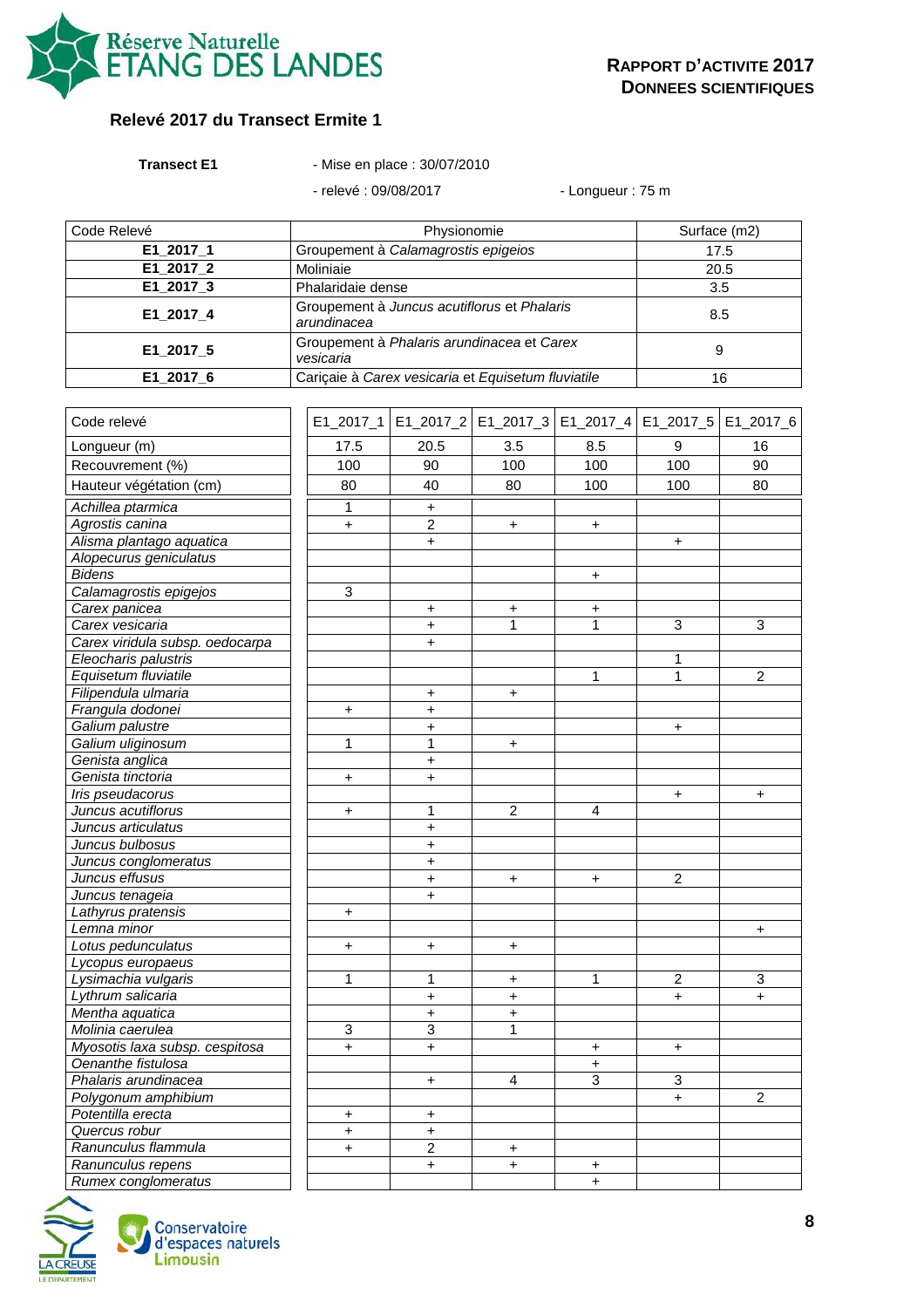

#### **Transect E1** - Mise en place : 30/07/2010

- relevé : 09/08/2017 - Longueur : 75 m

| Code Relevé | Physionomie                                                | Surface (m2) |
|-------------|------------------------------------------------------------|--------------|
| E1_2017_1   | Groupement à Calamagrostis epigeios                        | 17.5         |
| E1 2017 2   | Moliniaie                                                  | 20.5         |
| E1_2017_3   | Phalaridaie dense                                          | 3.5          |
| E1_2017_4   | Groupement à Juncus acutiflorus et Phalaris<br>arundinacea | 8.5          |
| E1_2017_5   | Groupement à Phalaris arundinacea et Carex<br>vesicaria    | 9            |
| E1 2017 6   | Cariçaie à Carex vesicaria et Equisetum fluviatile         | 16           |

| Code relevé              |      |      | E1_2017_1   E1_2017_2   E1_2017_3   E1_2017_4   E1_2017_5   E1_2017_6 |     |     |    |
|--------------------------|------|------|-----------------------------------------------------------------------|-----|-----|----|
| Longueur (m)             | 17.5 | 20.5 | 3.5                                                                   | 8.5 | 9   | 16 |
| Recouvrement (%)         | 100  | 90   | 100                                                                   | 100 | 100 | 90 |
| Hauteur végétation (cm)  | 80   | 40   | 80                                                                    | 100 | 100 | 80 |
| Salix acuminata          |      |      |                                                                       |     |     | +  |
| Schoenoplectus lacustris |      |      |                                                                       |     |     |    |
| Scorzonera humilis       |      | +    |                                                                       |     |     |    |
| Scutellaria galericulata | ÷    | ÷    | +                                                                     | ٠   |     | +  |
| Sparganium               |      |      |                                                                       | +   |     |    |
| Taraxacum                |      | ٠    |                                                                       |     |     |    |
| Trocdaris verticillata   | ÷    | ٠    |                                                                       |     |     |    |
| Veronica scutellata      |      |      |                                                                       |     |     | +  |
| Viola canina             | ÷    |      |                                                                       |     |     |    |

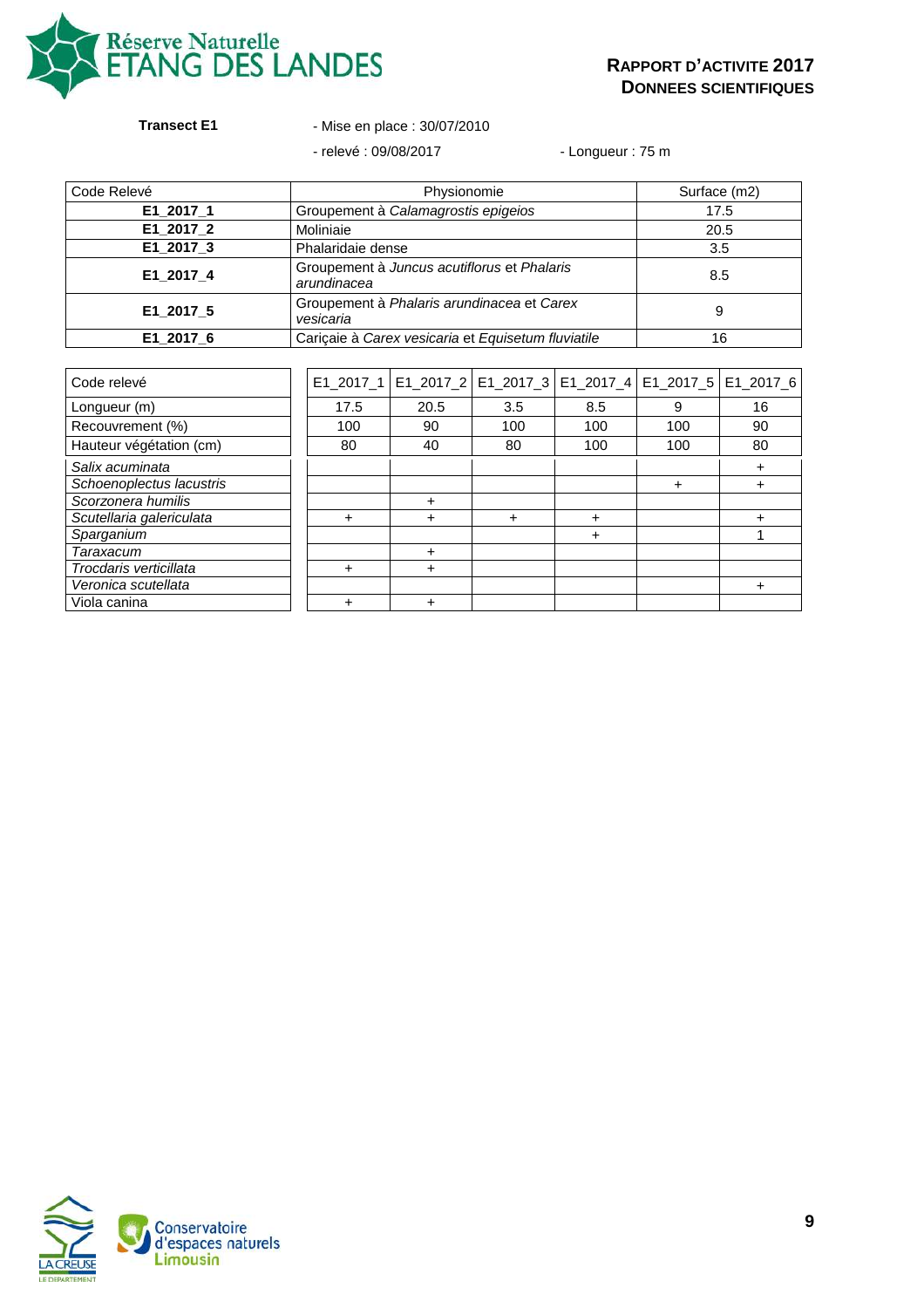

# **Résultats Pop amphibiens 2017**

|                               |        |                |                |                     |                |                              |        | 28/03/2017           |              |              |               |                |       |              |              |            | 29/03/2017           |              |                |                |                         |                |              |                       | 15/05/2017 |       |                          |               |        |                 |            |        |        |           |            | 04/07/2017              |                                          |               |
|-------------------------------|--------|----------------|----------------|---------------------|----------------|------------------------------|--------|----------------------|--------------|--------------|---------------|----------------|-------|--------------|--------------|------------|----------------------|--------------|----------------|----------------|-------------------------|----------------|--------------|-----------------------|------------|-------|--------------------------|---------------|--------|-----------------|------------|--------|--------|-----------|------------|-------------------------|------------------------------------------|---------------|
|                               | $\leq$ | $\leq$<br>GC#2 | $\leq$<br>GC#3 | $\leq$<br>:GC#<br>4 | $\leq$<br>GC#5 | $\frac{2}{5}$<br><b>GC#1</b> | MPGC#2 | MPGC#3               | MPIS#<br>∸   | MPIS#2       | <b>MPIS#3</b> | <b>NPIS#4</b>  | MPIS# | MPME#1       | MPME#2       | MPl<br>G#1 | $\frac{8}{5}$<br>C#2 | MLGC#1       | $\leq$<br>CC#2 | $\leq$<br>GC#3 | $\leq$<br>.<br>409<br>4 | $\leq$<br>GC#5 | MPGC<br>兵    | $\frac{2}{9}$<br>GC#2 | MPGC#3     | MPIS# | MPIS#:<br>$\ddot{\circ}$ | <b>MPIS#3</b> | MPIS#4 | <b>MPIS#5</b>   | ≦<br>PME#1 | MPME#2 | MLGC#1 | 즊<br>GC#1 | MPIS#<br>∸ | MPIS#:<br>$\ddot{\sim}$ | <b>MPIS#</b><br>$\overline{\phantom{a}}$ | <b>MPIS#5</b> |
| Hyla arborea                  |        |                |                |                     |                |                              |        | $\blacktriangleleft$ |              |              |               |                |       | $\mathbf{2}$ |              |            |                      |              | $\overline{2}$ |                |                         |                | 3            |                       | 5          |       |                          |               |        |                 |            | 4      |        |           |            |                         |                                          |               |
| <b>Lissotriton helveticus</b> |        |                |                |                     |                | າ                            |        |                      |              | $\mathbf{2}$ | 1             | $\overline{2}$ |       |              |              |            |                      |              |                |                |                         |                |              |                       |            |       | 3                        |               |        | $\mathbf{2}$    |            |        |        |           |            |                         |                                          |               |
| Rana dalmatina                |        | 13             |                | 9                   | $\mathbf{2}$   | 3                            |        | $\blacktriangleleft$ | 3            | ົ            |               |                |       | 5            | $\mathbf{2}$ |            | 6                    |              |                |                |                         |                |              |                       |            |       |                          |               |        |                 |            |        |        |           |            |                         |                                          |               |
| Rana kl. esculenta            |        |                |                | 12                  |                |                              |        |                      | $\mathbf{2}$ |              | 3             | $\overline{2}$ | 13    |              |              |            |                      | 10           | 30             | 4              | 30 <sub>1</sub>         | 10             | $\mathbf{x}$ | 4                     |            | 50    | 30 <sup>°</sup>          | $10$ .        | 20     | 30 <sup>1</sup> |            | 10 20  | 5      |           | 20 25      | 35                      |                                          | $5 \mid 15$   |
| Salamandra salamandra         | 5      |                |                |                     | 6              |                              |        |                      |              |              |               |                |       |              |              |            |                      | $\mathbf{2}$ |                |                |                         |                |              |                       |            |       |                          |               |        |                 |            |        |        |           |            |                         |                                          |               |
| <b>Triturus cristatus</b>     |        |                |                | IJ                  |                |                              |        |                      |              |              |               |                |       |              |              |            |                      |              |                |                |                         |                |              |                       |            |       |                          |               |        |                 |            |        |        |           |            |                         |                                          |               |

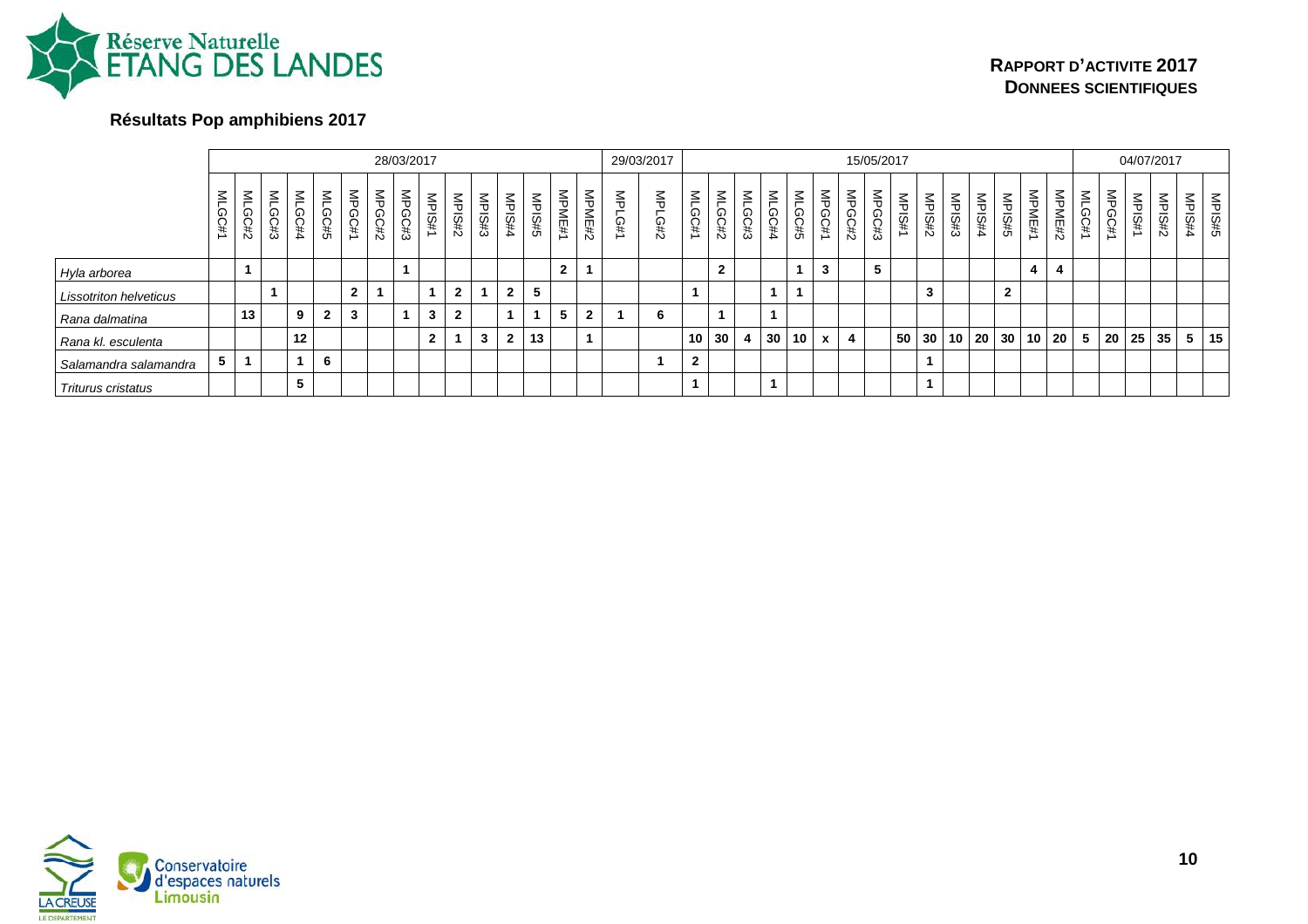

# **Résultats Pop reptiles 2017**

| Code transect  | Date       | Espèce              | Sexe    | Stade    | Heure<br>début | Heure<br>fin |              |           |           | Conditions météorologiques |                | Début | Plaque | Entre<br>⋗<br>≫ | Plaque         | Entre B<br>ჯ | Plaque   | Entre<br>$\Omega$<br>ჯ | Plaque | 곻 |
|----------------|------------|---------------------|---------|----------|----------------|--------------|--------------|-----------|-----------|----------------------------|----------------|-------|--------|-----------------|----------------|--------------|----------|------------------------|--------|---|
|                |            |                     |         |          |                |              | Pluie*       | Т٥<br>air | T۰<br>sol | Nébulosité*                | Vent           |       | ⋗      | œ               | ω              | $\Omega$     | $\Omega$ | O                      | $\Box$ |   |
| 23_Luss_EtLa_3 | 14/04/2017 | <b>RAS</b>          |         |          | 13:55          | 14:10        | <b>Nulle</b> | 17        | 22        | Nuageux prédominant        |                |       |        |                 |                |              |          |                        |        |   |
| 23 Luss EtLa 2 | 14/04/2017 | <b>RAS</b>          |         |          | 14:10          | 14:27        | <b>Nulle</b> | 17        | 23        | Nuageux prédominant        | $\mathbf{1}$   |       |        |                 |                |              |          |                        |        |   |
| 23_Luss_EtLa_1 | 14/04/2017 | Lézard vivipare     | Inconnu | Adulte   | 14:28          | 14:45        | <b>Nulle</b> | 17        | 21        | Nuageux prédominant        |                |       |        |                 |                |              |          | 1                      |        |   |
| 23 Luss EtLa 3 | 04/05/2017 | <b>RAS</b>          |         |          | 14:38          | 14:58        | <b>Nulle</b> | 17        | 20        | Ensoleillé                 | 1              |       |        |                 |                |              |          |                        |        |   |
| 23_Luss_EtLa_2 | 04/05/2017 | <b>RAS</b>          |         |          | 14:58          | 15:12        | <b>Nulle</b> | 17        | 20        | Ensoleillé                 | $\mathbf{1}$   |       |        |                 |                |              |          |                        |        |   |
| 23_Luss_EtLa_1 | 04/05/2017 | <b>RAS</b>          |         |          | 15:12          | 15:30        | <b>Nulle</b> | 17        | 25        | Ensoleillé                 | $\mathbf{1}$   |       |        |                 |                |              |          |                        |        |   |
| 23 Luss EtLa 3 | 15/05/2017 | <b>RAS</b>          |         |          | 14:20          | 14:35        | <b>Nulle</b> | 25        | 28        | Ensoleillé                 |                |       |        |                 |                |              |          |                        |        |   |
| 23_Luss_EtLa_2 | 15/05/2017 | <b>RAS</b>          |         |          | 14:35          | 14:50        | <b>Nulle</b> | 25        | 25        | Ensoleillé                 |                |       |        |                 |                |              |          |                        |        |   |
| 23 Luss EtLa 1 | 15/05/2017 | <b>RAS</b>          |         |          | 14:50          | 15:05        | Nulle        | 25        | 28        | Ensoleillé                 | $\mathbf{1}$   |       |        |                 |                |              |          |                        |        |   |
| 23 Luss EtLa 3 | 01/06/2017 | <b>RAS</b>          |         |          | 16:22          | 16:40        | <b>Nulle</b> | 25        | 26        | Nuageux prédominant        | $\overline{1}$ |       |        |                 |                |              |          |                        |        |   |
| 23_Luss_EtLa_2 | 01/06/2017 | Orvet fragile       | Femelle | Adulte   | 16:40          | 16:51        | <b>Nulle</b> | 25        | 24        | Nuageux prédominant        |                |       |        |                 |                |              | 1        |                        |        |   |
| 23 Luss EtLa 1 | 01/06/2017 | <b>RAS</b>          |         |          | 16:51          | 17:05        | <b>Nulle</b> | 25        | 27        | Nuageux prédominant        |                |       |        |                 |                |              |          |                        |        |   |
| 23_Luss_EtLa_3 | 13/06/2017 | <b>RAS</b>          |         |          | 11:10          | 11:27        | <b>Nulle</b> | 22        | 24        | Ensoleillé                 | $\overline{2}$ |       |        |                 |                |              |          |                        |        |   |
| 23_Luss_EtLa_2 | 13/06/2017 | <b>RAS</b>          |         |          | 11:27          | 11:41        | <b>Nulle</b> | 22        | 28        | Ensoleillé                 | $\mathbf{2}$   |       |        |                 |                |              |          |                        |        |   |
| 23_Luss_EtLa_1 | 13/06/2017 | <b>RAS</b>          |         |          | 11:41          | 11:56        | <b>Nulle</b> | 22        | 23        | Ensoleillé                 | 2              |       |        |                 |                |              |          |                        |        |   |
| 23_Luss_EtLa_3 | 03/07/2017 | <b>RAS</b>          |         |          | 10:20          | 10:45        | Nulle        | 20        | 20        | Nuageux prédominant        |                |       |        |                 |                |              |          |                        |        |   |
| 23_Luss_EtLa_2 | 03/07/2017 | <b>RAS</b>          |         |          | 10:45          | 10:57        | <b>Nulle</b> | 20        | 24        | Nuageux prédominant        |                |       |        |                 |                |              |          |                        |        |   |
| 23_Luss_EtLa_1 | 03/07/2017 | Couleuvre à collier | Inconnu | Juvénile | 10:57          | 11:15        | <b>Nulle</b> | 20        | 20        | Ensoleillé                 | $\mathbf{1}$   |       |        |                 | $\overline{2}$ | $\mathbf 1$  |          |                        |        |   |
| 23 Luss EtLa 1 | 03/07/2017 | Orvet fragile       | Femelle | Adulte   | 10:57          | 11:15        | <b>Nulle</b> | 20        | 20        | Ensoleillé                 |                |       |        |                 | 1              |              |          |                        |        |   |
| 23_Luss_EtLa_3 | 02/08/2017 | <b>RAS</b>          |         |          | 09:34          | 09:48        | <b>Nulle</b> | 22        | 23        | Ensoleillé                 | $\overline{1}$ |       |        |                 |                |              |          |                        |        |   |
| 23 Luss EtLa 2 | 02/08/2017 | <b>RAS</b>          |         |          | 09:48          | 10:00        | <b>Nulle</b> | 22        | 30        | Ensoleillé                 | 1              |       |        |                 |                |              |          |                        |        |   |
| 23_Luss_EtLa_1 | 02/08/2017 | Couleuvre à collier | Inconnu | Juvénile | 10:00          | 10:15        | Nulle        | 22        | 23        | Ensoleillé                 |                |       |        |                 | 1              |              |          |                        |        |   |
| 23_Luss_EtLa_1 | 02/08/2017 | Orvet fragile       | Femelle | Adulte   | 10:00          | 10:15        | <b>Nulle</b> | 22        | 23        | Ensoleillé                 |                |       |        |                 | 1              |              |          |                        |        |   |

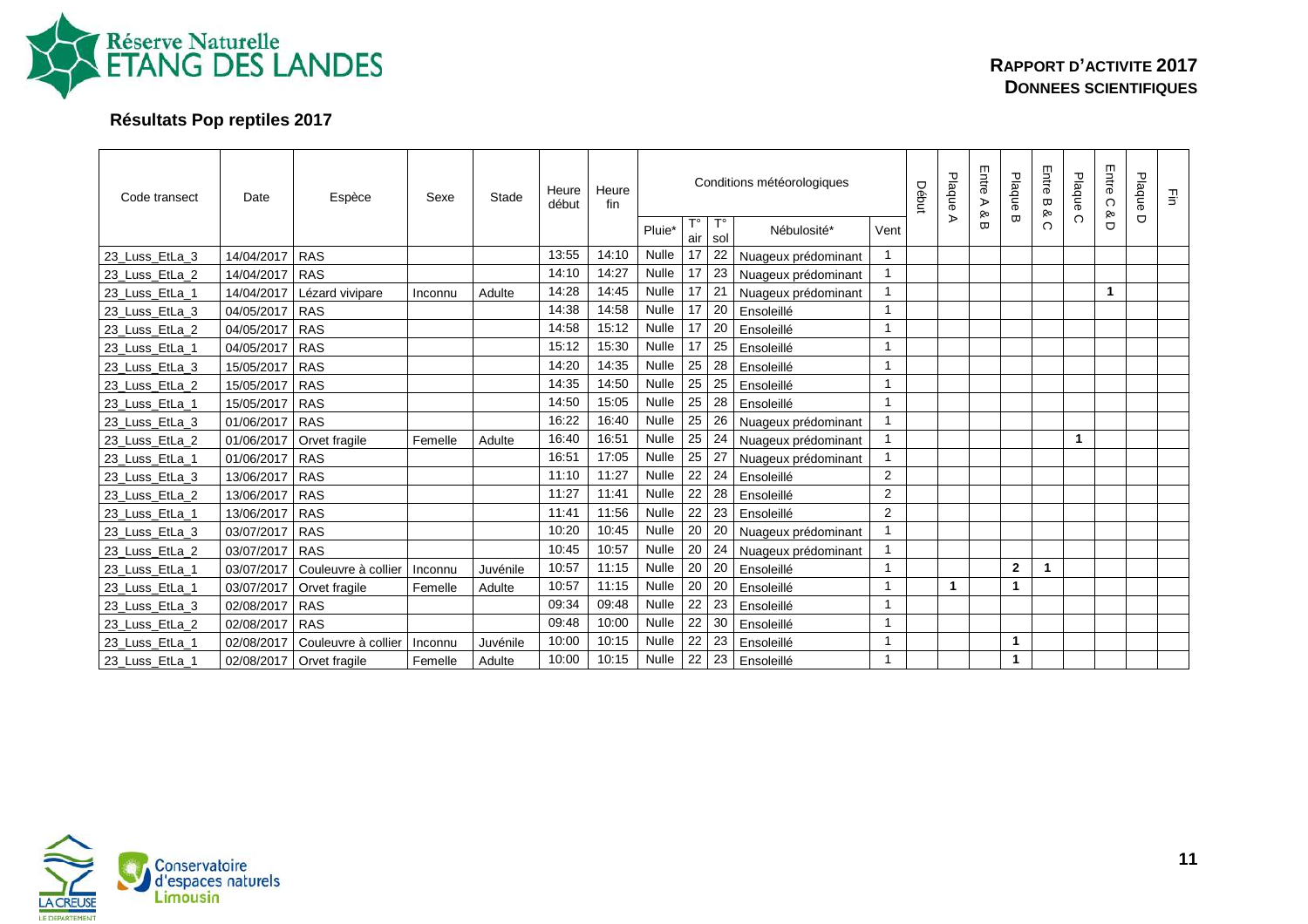

# **Résultats STELI (Libellules) 2017**

|                                            |           | 16/05/2017 |           |           | 01/06/2017 |           |           | 13/06/2017 |           | 03/07/2017 |          |           |           | 20170802  |           |
|--------------------------------------------|-----------|------------|-----------|-----------|------------|-----------|-----------|------------|-----------|------------|----------|-----------|-----------|-----------|-----------|
|                                            | S#1       | S#2        | S#3       | S#1       | S#2        | S#3       | S#1       | S#2        | S#3       | S#1        | S#2      | S#3       | S#1       | S#2       | S#3       |
| Aeshna affinis Vander Linden, 1820         |           |            |           |           |            |           |           |            |           |            | $2 - 10$ |           |           | $2 - 10$  |           |
| Aeshna grandis (Linnaeus, 1758)            |           |            |           |           |            |           |           |            |           |            |          |           |           |           |           |
| Aeshna isoceles (O.F. Müller, 1767)        |           |            |           |           |            |           |           |            |           |            |          |           |           |           |           |
| Anax imperator Leach, 1815                 |           |            |           | $2 - 10$  | $2 - 10$   | $2 - 10$  |           |            | $2 - 10$  |            |          |           |           |           |           |
| Anax parthenope (Selys, 1839)              |           |            |           |           |            |           |           |            |           |            |          |           |           |           |           |
| Brachytron pratense (O.F. Müller, 1764)    |           | $2 - 10$   |           |           |            |           |           | 1          |           |            |          |           |           |           |           |
| Chalcolestes viridis (Vander Linden, 1825) |           |            |           |           |            |           | 50        |            |           |            |          |           | $11 - 50$ |           |           |
| Coenagrion puella (Linnaeus, 1758)         | $2 - 10$  |            |           | $11 - 50$ | $2 - 10$   | $2 - 10$  | $11 - 50$ | $11 - 50$  | $2 - 10$  | $2 - 10$   |          | $2 - 10$  |           |           |           |
| Crocothemis erythraea (Brullé, 1832)       |           |            |           |           |            |           |           |            |           | $2 - 10$   |          |           |           |           |           |
| Enallagma cyathigerum (Charpentier, 1840)  |           |            |           |           |            |           |           |            |           |            |          |           |           |           |           |
| Erythromma najas (Hansemann, 1823)         |           |            |           |           |            |           | $2 - 10$  |            |           |            |          |           |           |           |           |
| Erythromma viridulum (Charpentier, 1840)   |           |            |           |           |            |           |           |            |           | $2 - 10$   |          |           |           |           |           |
| Ischnura elegans (Vander Linden, 1820)     |           | $2 - 10$   | $2 - 10$  |           | $2 - 10$   | $2 - 10$  |           | $2 - 10$   | $2 - 10$  | $2 - 10$   |          | $2 - 10$  | $11 - 50$ | $2 - 10$  | $2 - 10$  |
| estes dryas Kirby, 1890                    |           |            |           |           |            |           |           |            |           |            |          | $2 - 10$  |           |           |           |
| estes sponsa (Hansemann, 1823)             |           |            |           | $11 - 50$ | $11 - 50$  | $11 - 50$ | $11 - 50$ | 50         | 50        | $11 - 50$  | 50       | 50        |           | $2 - 10$  | $2 - 10$  |
| Lestes virens (Charpentier, 1825)          |           |            |           |           |            |           | 11-50     |            | $11 - 50$ |            | 50       | $11 - 50$ | $11 - 50$ | $11 - 50$ | 50        |
| Libellula depressa Linnaeus, 1758          | $2 - 10$  |            |           |           |            |           |           |            |           |            |          |           |           |           |           |
| Libellula quadrimaculata Linnaeus, 1758    |           |            | $2 - 10$  |           |            | $2 - 10$  | $2 - 10$  | $2 - 10$   | $11 - 50$ |            |          | 1         |           |           |           |
| Orthetrum albistylum (Selys, 1848)         |           |            |           |           |            |           |           |            |           |            |          |           |           |           |           |
| Sympecma fusca (Vander Linden, 1820)       | $11 - 50$ | $11 - 50$  | $11 - 50$ |           |            | $2 - 10$  | $2 - 10$  |            |           |            |          |           |           |           |           |
| Sympetrum fonscolombii (Selys, 1840)       |           |            |           |           |            |           |           | 1          |           |            |          |           |           |           |           |
| Sympetrum meridionale (Selys, 1841)        |           |            |           |           |            |           |           |            |           |            |          |           |           | $11 - 50$ | $11 - 50$ |
| Sympetrum sanguineum (O.F. Müller, 1764)   |           |            |           | $11 - 50$ |            | $2 - 10$  | 50        | 50         | 50        | 50         | 50       | 50        | 50        | $11 - 50$ | 11-50     |
| Sympetrum striolatum (Charpentier, 1840)   |           |            |           |           |            |           |           |            |           | $2 - 10$   |          |           |           |           |           |

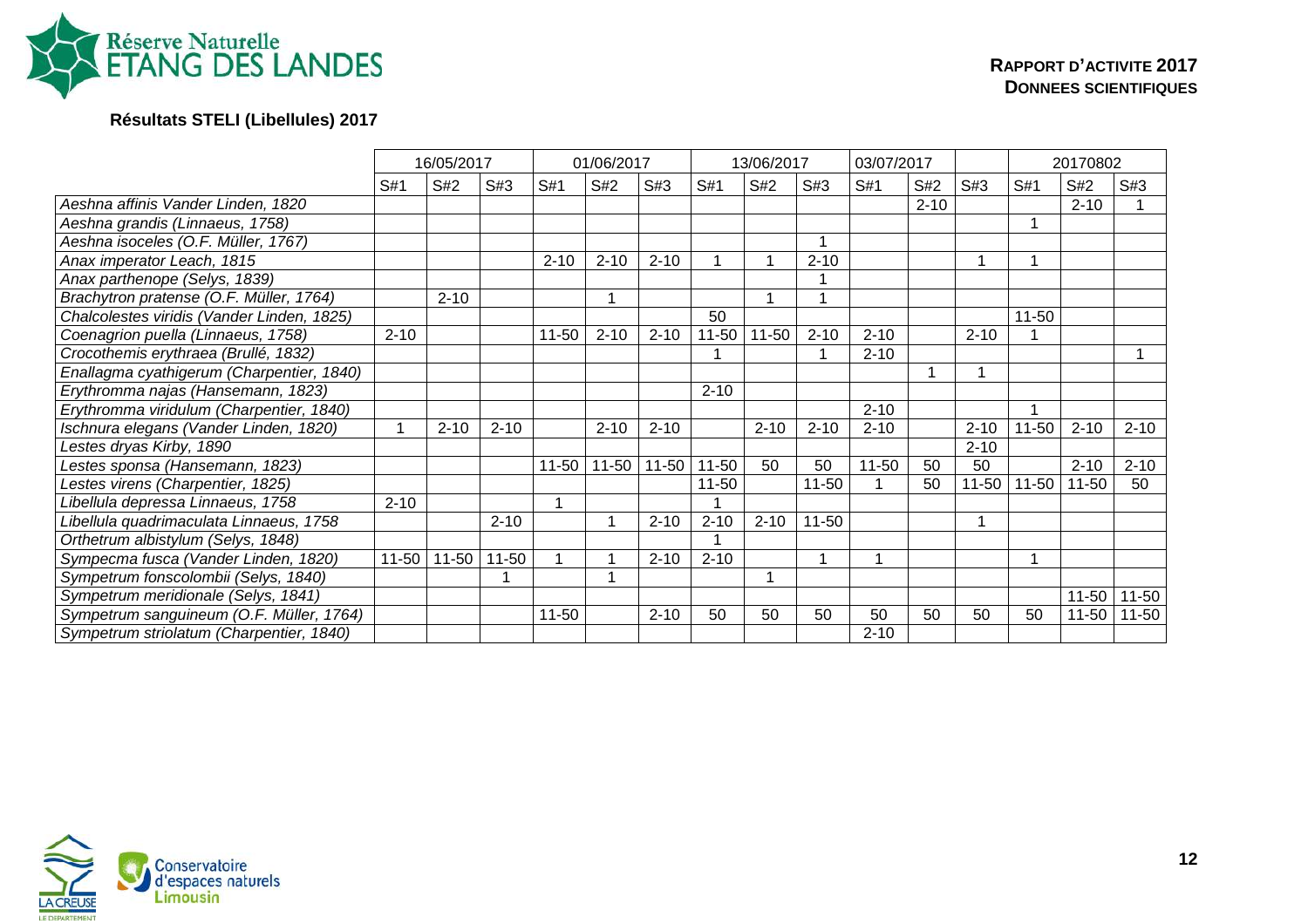

### **Résultats des comptages bimensuels des oiseaux d'eau 2017**

|                      | 02/01                   | 13/01          | 31/01 | 15/02          | 01/03          | 16/03           | 30/03           | 14/04           | 02/05                   | 15/05          | 31/05          | 14/06                   | 03/07          | 02/08 | 15/08          | 18/09          | 05/10          | 16/10          | 15/11        | 30/11          | 13/12 |
|----------------------|-------------------------|----------------|-------|----------------|----------------|-----------------|-----------------|-----------------|-------------------------|----------------|----------------|-------------------------|----------------|-------|----------------|----------------|----------------|----------------|--------------|----------------|-------|
| Aigrette garzette    | $\overline{1}$          |                |       |                |                | $\overline{2}$  |                 |                 | -1                      | $\overline{2}$ |                | -1                      | 3              | 3     | 15             | 15             |                | $\mathbf{3}$   | 3            | $\overline{4}$ | 3     |
| Balbuzard pêcheur    |                         |                |       |                |                |                 | -1              |                 |                         |                |                |                         |                |       |                | $\mathbf{1}$   |                |                |              |                |       |
| Barge à queue noire  |                         |                |       |                | $\mathbf{3}$   |                 |                 |                 |                         |                |                |                         |                |       |                |                |                |                |              |                |       |
| Bécasseau variable   |                         |                |       |                |                |                 |                 |                 |                         |                |                |                         |                |       |                | 12             |                | $\overline{4}$ | $\mathbf 1$  |                |       |
| Bécassine des marais |                         |                |       |                |                |                 |                 |                 |                         |                |                |                         |                |       | 6              | $\mathbf{1}$   | $\overline{c}$ | $\overline{7}$ | $\mathbf{1}$ |                |       |
| Bihoreau gris        |                         |                |       |                |                |                 | 6               | 10              | $\overline{1}$          | 11             | 10             | 10                      | 4              | 10    |                |                |                |                |              |                |       |
| Bruant des roseaux   |                         |                |       |                | 10             |                 |                 | $\overline{1}$  |                         |                |                |                         |                |       |                |                |                |                |              |                |       |
| Busard des roseaux   |                         |                |       |                |                |                 |                 |                 |                         |                |                | $\overline{\mathbf{1}}$ |                |       | $\overline{1}$ | $\mathbf{1}$   |                |                |              |                |       |
| Canard chipeau       |                         |                |       |                |                | 5               | $\overline{2}$  | 20              | 10                      | 10             | 20             | 20                      | 10             | 10    | 17             | 50             | 80             | 60             | 200          | 170            | 250   |
| Canard colvert       | 680                     | 509            | 420   | 270            | 30             | 10              | 10              | 16              | 10                      | 20             | 68             | 140                     | 60             | 350   | 318            | 580            | 750            | $\sf X$        | 370          | $\sf X$        | 450   |
| Canard pilet         |                         |                |       |                |                | 12              |                 | $\overline{2}$  |                         |                |                |                         |                |       |                | 3              |                |                |              | 11             | 3     |
| Canard siffleur      |                         |                |       |                |                | 70              | 5               | $\overline{2}$  | $\overline{4}$          |                |                |                         |                |       | 1              |                |                |                | 10           | 25             | 43    |
| Canard souchet       |                         |                |       | 30             | 30             | 40              | 30              | 11              |                         |                |                | -1                      |                |       | $\overline{4}$ | 5              | 50             | 150            | 230          | 290            | 385   |
| Chevalier aboyeur    |                         |                |       |                |                |                 |                 |                 |                         |                |                |                         |                |       |                | 5              | 5              | $\overline{4}$ |              |                |       |
| Chevalier arlequin   |                         |                |       |                |                |                 |                 |                 |                         |                |                |                         |                |       |                |                |                | $\mathbf{1}$   |              |                |       |
| Chevalier cul-blanc  |                         |                |       |                |                |                 |                 |                 |                         |                |                |                         |                |       |                |                |                | $\mathbf{1}$   |              |                |       |
| Chevalier gambette   |                         |                |       |                |                |                 |                 | -1              | 3                       |                |                |                         |                |       |                |                |                |                |              |                |       |
| Chevalier guignette  |                         |                |       |                |                |                 |                 |                 | $\overline{2}$          |                |                |                         | $\overline{1}$ |       |                | $\overline{2}$ |                |                |              |                |       |
| Chevalier sylvain    |                         |                |       |                |                |                 |                 |                 |                         |                |                |                         |                |       | $\overline{2}$ | 3              |                |                |              |                |       |
| Cigogne blanche      |                         |                |       |                |                |                 |                 |                 |                         |                |                |                         |                |       |                |                |                |                |              | $\overline{1}$ |       |
| Combattant varié     |                         |                |       |                |                |                 |                 |                 |                         |                |                |                         |                |       | $\overline{2}$ |                | $\overline{2}$ |                |              |                |       |
| Courlis cendré       |                         | $\times$       |       | 16             | 10             | 13              |                 |                 |                         |                |                |                         |                |       |                |                |                |                | 5            | $\overline{2}$ | 5     |
| Cygne tuberculé      |                         |                |       | 16             | 4              | 20              | $\overline{7}$  | 10              | 32                      | 31             | 45             | 31                      | 21             | 30    | 55             | 36             | 20             | 11             | 13           | 20             | 20    |
| Foulque macroule     |                         |                | 4     | 1              | $\overline{2}$ | $\overline{12}$ | $\overline{20}$ | $\overline{23}$ | 30                      | 41             | 96             | 130                     | 160            | 530   | 450            | 1095           | 780            | 570            | 670          | 485            | 515   |
| Fuligule milouin     |                         |                | 4     | 14             | 50             | 20              | 13              | 21              | 19                      | 16             | 30             | 30                      | 60             | 120   | 110            | 60             | 30             | 20             | 50           | 40             | 60    |
| Fuligule milouinan   |                         |                |       |                |                | $\overline{1}$  |                 |                 |                         |                |                |                         |                |       |                |                |                |                |              |                |       |
| Fuligule morillon    |                         |                |       | 3              | 4              | 10              | 11              | 6               |                         | $\overline{4}$ | $\overline{5}$ | 4                       | 5              | 10    | 5              | 3              |                | $\mathbf{1}$   | 10           | 20             | 30    |
| Garrot à œil d'or    |                         |                |       | $\overline{c}$ |                |                 |                 |                 |                         |                |                |                         |                |       |                |                |                |                |              |                |       |
| Goéland cendré       |                         |                |       | 1              |                |                 |                 |                 |                         |                |                |                         |                |       |                |                |                |                |              |                |       |
| Goéland leucophée    | $\overline{1}$          |                |       |                |                |                 |                 |                 |                         | $\overline{1}$ |                | $\mathbf{1}$            |                |       |                |                |                |                |              |                |       |
| Grand cormoran       |                         |                | 1     | 11             | 35             | $\overline{2}$  | 1               |                 | $\mathbf 1$             |                |                |                         |                |       | $\mathbf{1}$   | 22             | 43             | 30             | 80           | 50             | 50    |
| Grand gravelot       |                         |                |       |                |                |                 |                 |                 |                         |                |                |                         |                |       |                | $\mathbf{1}$   |                |                |              |                |       |
| Grande aigrette      | $\overline{\mathbf{1}}$ | $\overline{2}$ | 1     | $\overline{2}$ | $\mathbf{1}$   | 1               | 5               |                 | $\overline{\mathbf{1}}$ | $\overline{2}$ |                |                         |                | 5     | 3              | 52             | 98             | 105            | 180          | 100            | 50    |
| Grèbe à cou noir     |                         |                |       |                |                |                 | 3               |                 |                         |                |                |                         | $\overline{1}$ |       |                |                |                |                |              |                |       |
| Grèbe castagneux     |                         |                |       |                |                |                 |                 | 3               |                         | 2              | 2              | 4                       | 16             | 60    | 31             | 82             | 110            | 60             | 1            |                |       |

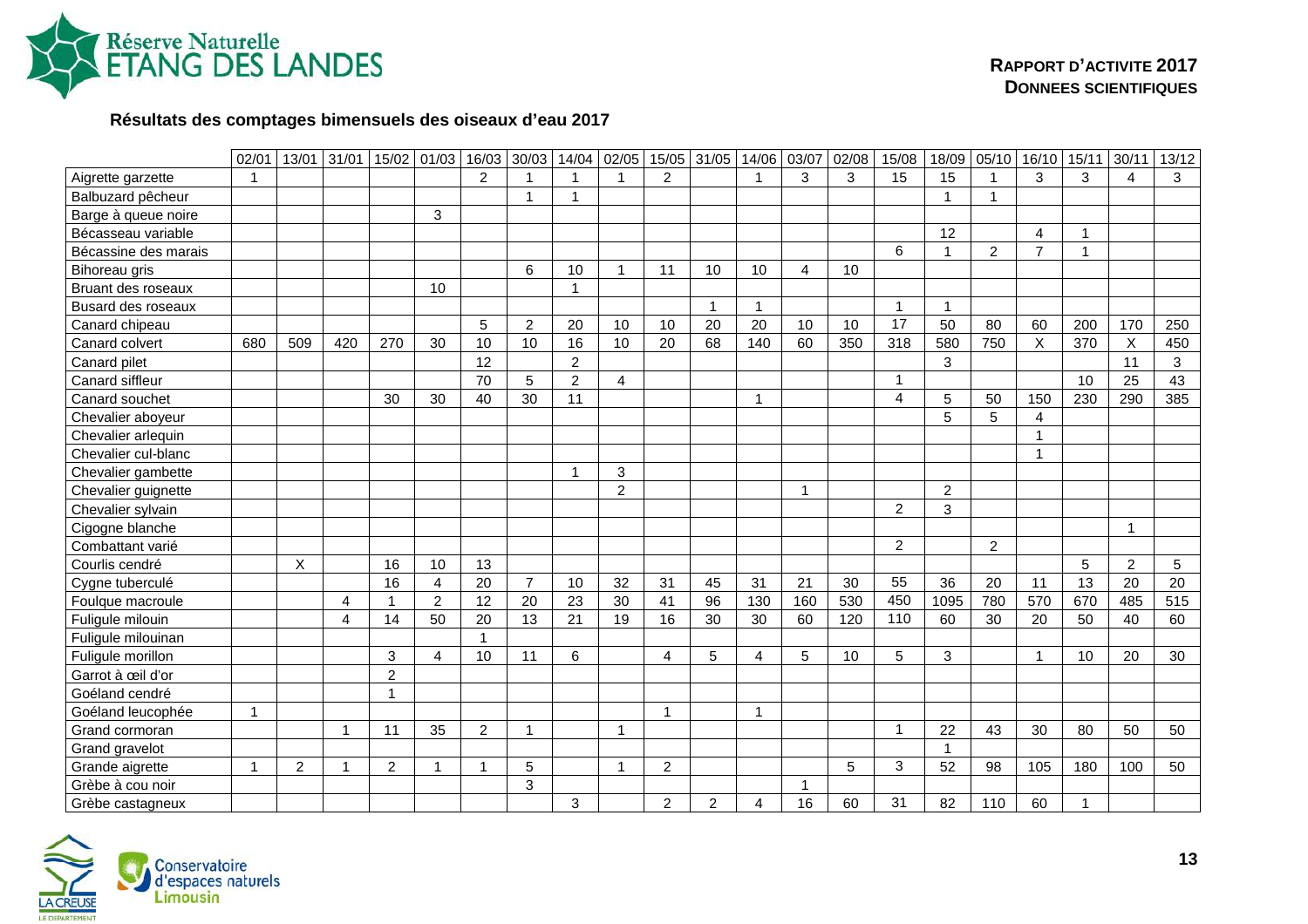

|                         | 02/01 | 13/01 | 31/01          | 15/02 | 01/03 | 16/03 | 30/03 | 14/04          | 02/05 | 15/05 | 31/05          | 14/06          | 03/07 | 02/08 | 15/08 | 18/09          | 05/10 | 16/10 | 15/11 | 30/11          | 13/12 |
|-------------------------|-------|-------|----------------|-------|-------|-------|-------|----------------|-------|-------|----------------|----------------|-------|-------|-------|----------------|-------|-------|-------|----------------|-------|
| Grèbe huppé             |       |       |                | 3     | 5     | 17    | 15    | 22             | 20    | 22    | 23             | 30             | 30    | 30    | 24    | 51             | 70    | 60    | 40    | 60             | 25    |
| Grue cendrée            |       |       |                |       |       |       |       |                |       |       |                |                |       |       |       |                |       |       |       |                |       |
| Guifette noire          |       |       |                |       |       |       |       |                |       |       | 3              | $\overline{2}$ |       |       |       | $\overline{2}$ |       |       |       |                |       |
| Harle bièvre            |       |       |                |       |       |       |       |                |       |       |                |                |       |       |       |                |       |       |       |                |       |
| Héron cendré            |       |       |                | 5     | 10    | 40    | 42    | 30             | 40    | 24    | 10             | 40             | 20    | 15    | 5     | 40             | 20    | 20    | 15    | 20             | 20    |
| Héron garde-bœufs       |       |       |                |       |       | 2     | 2     | 10             | 6     | 12    | 10             | 15             | 60    | 33    | 15    |                |       |       |       |                |       |
| Héron pourpré           |       | 3     |                |       |       |       |       | $\overline{2}$ |       | 4     | $\overline{2}$ | 3              | 5     | 4     | 3     |                |       |       |       |                |       |
| Martin-pêcheur d'Europe |       |       |                |       |       |       |       |                |       |       |                |                |       |       |       |                |       |       |       |                |       |
| Mouette pygmée          |       |       |                |       |       |       |       |                |       |       |                |                |       |       |       |                |       |       |       |                |       |
| Mouette rieuse          |       | 10    | $\overline{2}$ | 13    | 10    | 15    | 20    |                |       | 3     | 3              | 10             | 2     | 20    | 15    | 22             | 22    | 20    | 40    | 15             | 20    |
| Nette rousse            |       |       |                |       |       |       |       |                |       |       |                |                |       | 3     | 8     | 9              |       |       |       |                |       |
| Oie cendrée             |       |       |                |       |       |       |       |                |       |       |                |                |       |       |       |                |       |       |       | 3              |       |
| Phragmite des joncs     |       |       |                |       |       |       |       | 2              |       |       |                |                |       |       |       |                |       |       |       |                |       |
| Poule d'eau             |       |       |                |       |       |       | -1    |                |       |       |                |                |       | Δ     | 15    |                |       |       |       |                |       |
| Râle d'eau              |       |       |                |       |       |       |       |                |       |       |                |                |       |       |       |                |       |       |       |                |       |
| Sarcelle d'été          |       |       |                |       |       | 16    |       | 3              |       |       |                | $\overline{2}$ |       |       |       |                |       |       |       |                |       |
| Sarcelle d'hiver        | 10    | 167   | 140            | 320   | 170   | 10    | 4     | 8              | 3     |       |                |                |       |       | 10    | 190            | 250   | 250   | 130   | 50             | 70    |
| Spatule blanche         |       |       |                |       |       |       |       |                |       |       |                |                |       |       |       | 3              |       |       |       |                |       |
| Sterne pierregarin      |       |       |                |       |       |       |       |                |       |       |                |                | 4     |       |       |                |       |       |       |                |       |
| Tadorne casarca         |       |       |                |       |       |       |       |                |       |       |                |                |       | 2     |       | 2              |       |       | 2     | $\overline{2}$ |       |
| Tadorne de Belon        | 2     |       |                |       |       |       |       |                |       |       |                |                |       |       |       |                |       |       |       | 5              | 4     |
| Vanneau huppé           |       |       | 80             | 20    |       |       |       | 5              |       |       |                |                |       |       |       |                |       |       | 3     |                |       |
| Total général           | 696   | 691   | 652            | 727   | 375   | 318   | 202   | 210            | 185   | 205   | 329            | 476            | 463   | 1239  | 1116  | 2348           | 2334  | 1380  | 2054  | 1374           | 2005  |

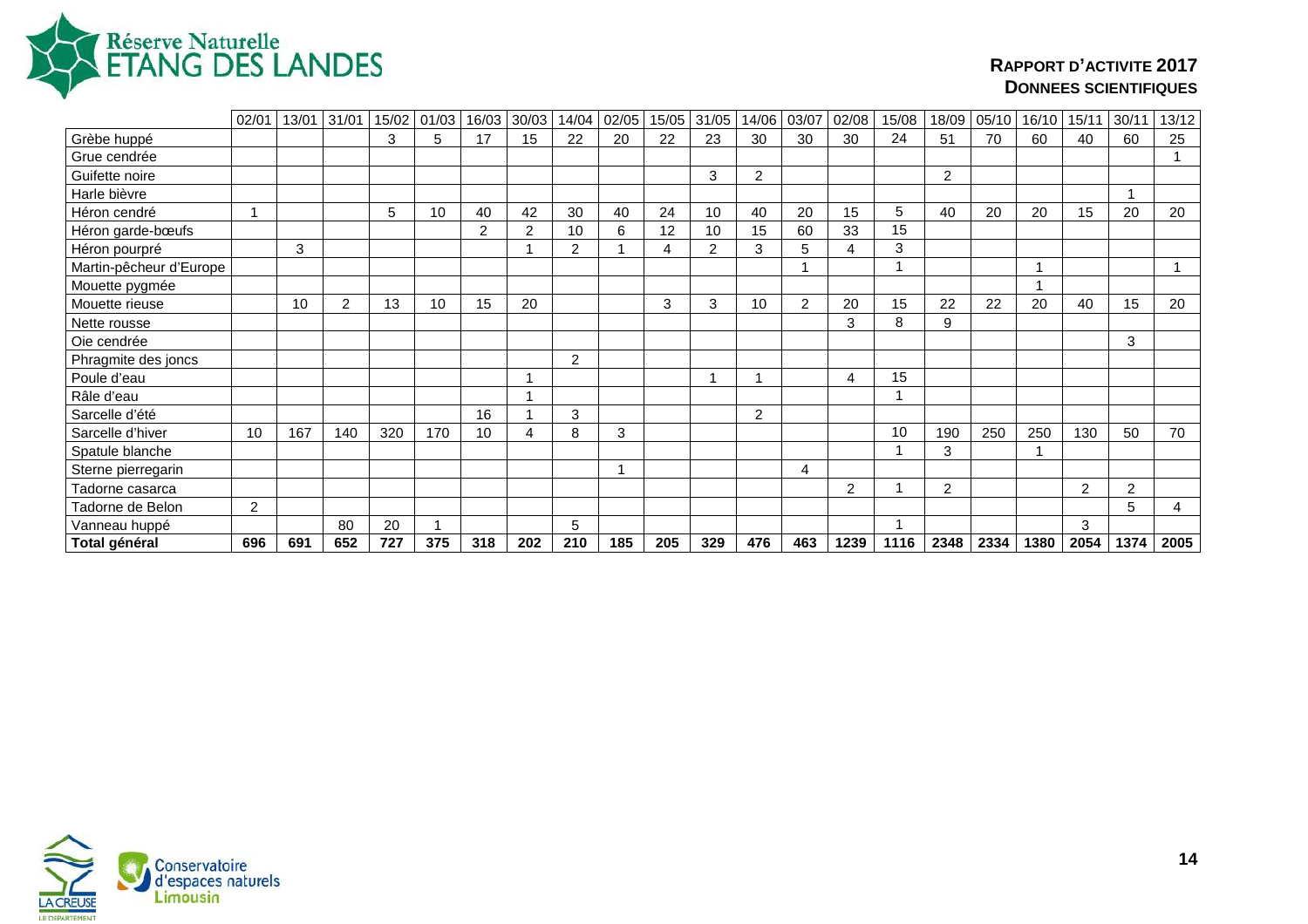

# **Résultats STOC EPS 2017**

|                           |              |                |                |                | 28/04/2017     |                |              |                |              |                |                |                         |   |                | 08/06/2017   |                |                |                |                |                |
|---------------------------|--------------|----------------|----------------|----------------|----------------|----------------|--------------|----------------|--------------|----------------|----------------|-------------------------|---|----------------|--------------|----------------|----------------|----------------|----------------|----------------|
| <b>Espèces</b>            | 1            | $\mathbf{2}$   | 3              | 4              | 5              | 6              | 7            | 8              | 9            | 10             | 1              | $\overline{\mathbf{2}}$ | 3 | 4              | 5            | 6              | 7              | 8              | 9              | 10             |
| Accenteur mouchet         |              |                |                |                |                |                |              |                |              |                |                | 1                       |   |                |              |                |                |                |                |                |
| Aigrette garzette         |              |                |                |                |                |                |              |                |              |                |                |                         |   |                |              | 1              |                |                |                |                |
| Alouette lulu             |              |                |                |                |                |                |              |                | $\mathbf{1}$ |                |                |                         | 1 |                |              |                |                |                | 1              |                |
| Bergeronnette grise       |              |                |                |                |                |                |              |                |              |                | 1              | $\mathbf{1}$            |   |                |              |                |                | $\mathbf{1}$   |                |                |
| Bergeronnette printanière |              |                | $\mathbf{1}$   |                |                |                |              |                |              |                |                |                         |   |                |              |                |                |                |                |                |
| Bruant jaune              |              |                | $\mathbf{1}$   |                |                | $\mathbf{1}$   |              |                |              |                |                |                         | 1 |                |              |                | 1              |                |                |                |
| Busard des roseaux        |              |                |                |                |                |                |              |                |              |                |                |                         |   |                |              |                |                |                | 1              |                |
| <b>Buse variable</b>      |              |                |                | 1              |                |                |              |                | $\mathbf{1}$ | 1              |                |                         |   |                |              |                |                |                |                |                |
| Canard chipeau            |              | $\overline{4}$ |                |                |                |                |              |                |              |                |                | 2                       |   | $\mathbf{1}$   |              |                |                |                |                |                |
| Canard colvert            | $\mathbf{1}$ | $\mathbf{1}$   | $\mathbf{1}$   |                |                |                | $\mathbf{1}$ | $\mathbf{1}$   |              | 1              | 1              | 24                      |   |                |              |                |                |                |                |                |
| Chardonneret élégant      | 1            |                |                |                |                |                |              |                |              |                |                |                         |   |                |              |                |                |                |                |                |
| Choucas des tours         |              |                |                |                |                |                |              |                |              |                |                |                         |   |                |              |                |                |                |                | 2              |
| Cigogne blanche           |              | 1              |                |                |                |                |              |                |              |                |                | 4                       |   |                |              |                |                |                |                |                |
| Corneille noire           | 1            |                |                | $\overline{2}$ | 13             | 1              | 1            | 12             | 1            | 3              | 1              | $\overline{2}$          | 1 | 1              |              |                | $\overline{2}$ | 1              | 1              | 1              |
| Coucou gris               | $\mathbf{1}$ |                |                |                |                | $\mathbf{1}$   | $\mathbf{1}$ |                | $\mathbf{1}$ |                |                |                         |   |                |              |                | 1              |                |                | $\mathbf{1}$   |
| Cygne tuberculé           |              | 23             |                |                |                |                |              | 4              |              |                | 2              | 10                      |   |                |              |                |                |                |                |                |
| Etourneau sansonnet       |              |                |                |                |                |                | 1            |                | 1            |                | $\overline{2}$ |                         |   |                |              | 1              |                |                |                |                |
| Faisan de Colchide        |              |                |                |                |                |                |              | 1              |              |                |                |                         |   |                |              |                |                |                | 1              |                |
| Fauvette à tête noire     | 2            | $\overline{2}$ | $\overline{2}$ | 1              | 3              | $\overline{2}$ | 4            | 1              | 1            | 2              | 1              | 1                       | 1 | 1              | 3            | 3              | $\overline{2}$ | $\overline{2}$ | 1              | $\overline{2}$ |
| Fauvette des jardins      | 2            |                | $\mathbf{1}$   |                |                | 1              | 1            | $\overline{2}$ |              |                | 1              | 1                       | 2 | $\mathbf{1}$   | 1            | 1              | 1              | $\overline{2}$ | 1              | 1              |
| Fauvette grisette         | 1            |                | $\mathbf{1}$   | 1              |                | 1              | 1            | 3              |              |                | 1              |                         |   |                |              |                | $\overline{2}$ | 1              |                |                |
| Foulque macroule          | 3            | 1              | $\overline{2}$ | 2              |                | 1              | 1            |                |              |                | 1              | 3                       |   | 1              |              |                | 1              |                |                | 1              |
| Fuligule milouin          |              | $\overline{2}$ |                |                |                |                |              | 1              |              |                |                |                         |   |                |              |                |                |                |                |                |
| Geai des chênes           |              |                | $\mathbf{1}$   | 1              | 1              |                | 1            |                |              |                |                |                         |   |                | $\mathbf{1}$ |                |                |                |                | $\mathbf{1}$   |
| Gobemouche gris           |              |                |                |                |                |                |              |                |              |                |                |                         |   |                |              | 2              |                |                |                |                |
| Goéland leucophée         |              |                |                |                |                |                |              |                |              |                |                |                         |   |                |              |                | 1              |                |                |                |
| <b>Grande Aigrette</b>    |              | 3              |                |                |                |                |              | 1              | 1            |                |                |                         |   |                |              |                |                |                |                |                |
| Grèbe castagneux          |              |                |                | $\overline{2}$ |                | $\mathbf{1}$   |              |                |              |                |                |                         |   |                |              |                |                |                |                |                |
| Grèbe huppé               | 1            | 1              |                |                |                |                | 1            |                |              |                |                | $\mathbf{1}$            |   |                |              |                |                |                |                |                |
| Grimpereau des jardins    |              | $\mathbf{1}$   | $\mathbf{1}$   | 1              | 2              | $\overline{2}$ |              | $\mathbf{1}$   |              | 1              | 1              | 1                       | 1 | $\overline{2}$ | 2            | 1              | 1              |                |                | 1              |
| Grive draine              |              |                |                |                |                | 1              |              |                |              |                |                |                         |   |                |              |                |                |                |                |                |
| Grive musicienne          |              |                |                |                |                | $\mathbf{1}$   |              | $\mathbf{1}$   | 1            |                |                |                         |   |                |              |                |                |                |                |                |
| Héron bihoreau            |              | 5              | 2              |                |                | $\overline{2}$ |              | 1              | $\mathbf{1}$ |                |                |                         | 1 |                |              | 1              | 1              | 1              |                |                |
| Héron cendré              |              | $\mathbf{1}$   |                |                |                |                |              |                |              | 1              |                |                         | 1 |                |              |                |                | 1              |                |                |
| Héron garde-boeufs        |              | $\overline{2}$ | 17             | 2              |                | 1              |              |                |              |                |                |                         |   |                |              | 1              |                |                |                |                |
| Héron pourpré             |              |                |                |                |                |                |              |                |              |                | 1              |                         |   |                |              |                |                |                |                |                |
| Hirondelle rustique       |              |                |                |                |                |                |              |                |              | $\overline{2}$ |                |                         |   | $\overline{2}$ |              |                |                |                |                |                |
| Hypolaïs polyglotte       |              |                |                |                |                |                |              |                |              |                | 1              |                         |   |                |              |                |                |                |                |                |
| Locustelle tachetée       |              |                |                |                |                |                | $\mathbf{1}$ | $\mathbf{1}$   | $\mathbf{1}$ |                |                |                         |   |                |              |                |                |                |                |                |
| Loriot d'Europe           | 1            |                | $\mathbf{1}$   | $\mathbf{1}$   | 2              | $\mathbf{1}$   | $\mathbf{1}$ | $\mathbf{1}$   | $\mathbf{1}$ | $\mathbf{1}$   | $\mathbf{1}$   | $\mathbf{1}$            |   | $\mathbf{1}$   | $\mathbf{1}$ |                |                | $\mathbf{1}$   | $\mathbf{1}$   |                |
| Martinet noir             |              |                |                |                |                |                |              |                |              |                |                |                         |   | $\mathbf{1}$   |              |                |                |                |                |                |
| Merle noir                | 3            | $\mathbf{1}$   | $\mathbf{1}$   |                |                | 2              | $\mathbf{2}$ |                |              | 1              | 2              | 1                       | 2 | $\mathbf{1}$   | $\mathbf{1}$ | 1              |                |                | 2              |                |
| Mésange à longue queue    |              |                |                |                |                |                |              |                |              |                |                |                         |   |                |              | $\overline{2}$ |                |                | $\overline{2}$ |                |
| Mésange bleue             | 3            |                | $\mathbf{1}$   |                | $\overline{2}$ | $\overline{2}$ | 1            | 2              | 2            | $\overline{2}$ | 1              | $\mathbf{1}$            | 5 |                |              | $\mathbf{1}$   | 5              | 1              | 1              | 1              |
| Mésange charbonnière      |              | $\mathbf{1}$   |                | $\overline{2}$ | $\mathbf{1}$   | $\mathbf{1}$   | $\mathbf{1}$ | $\overline{2}$ | $\mathbf{1}$ | $\mathbf{1}$   | $\mathbf{1}$   |                         |   |                |              |                |                | $\mathbf{1}$   |                | $\mathbf{1}$   |
| Milan noir                |              |                |                | $\overline{2}$ |                |                |              |                |              |                |                |                         |   |                |              |                |                |                |                |                |
| Moineau domestique        | 1            |                | $\mathbf{1}$   |                |                |                |              |                |              |                | 1              | $\mathbf{1}$            | 1 | 3              |              |                |                |                |                |                |
| Mouette rieuse            |              |                |                |                |                |                |              |                |              |                | $\mathbf{1}$   |                         | 3 |                |              |                |                |                |                |                |
| Phragmite des joncs       |              |                |                | $\mathbf{1}$   |                | $\mathbf{1}$   | 1            |                |              |                |                |                         |   | $\mathbf{1}$   |              |                |                |                |                |                |
| Pic épeiche               |              |                |                |                |                |                |              |                |              | $\mathbf{1}$   |                | $\mathbf{1}$            |   |                | $\mathbf{1}$ |                | $\mathbf{1}$   |                | $\mathbf{1}$   |                |
| Pic vert, Pivert          |              |                |                | $\mathbf{1}$   |                |                |              |                |              |                |                |                         |   | $\mathbf{1}$   |              |                |                | $\mathbf{1}$   |                |                |
| Pie bavarde               |              |                |                |                |                |                |              |                |              |                |                |                         | 5 |                |              |                |                |                |                |                |
| Pie-grièche écorcheur     |              |                |                |                |                |                |              |                |              |                |                |                         |   |                |              | $\mathbf{1}$   | 1              |                | 2              |                |
| Pigeon biset              |              |                | $\overline{4}$ |                |                |                |              |                |              |                |                |                         |   |                |              |                |                |                |                |                |

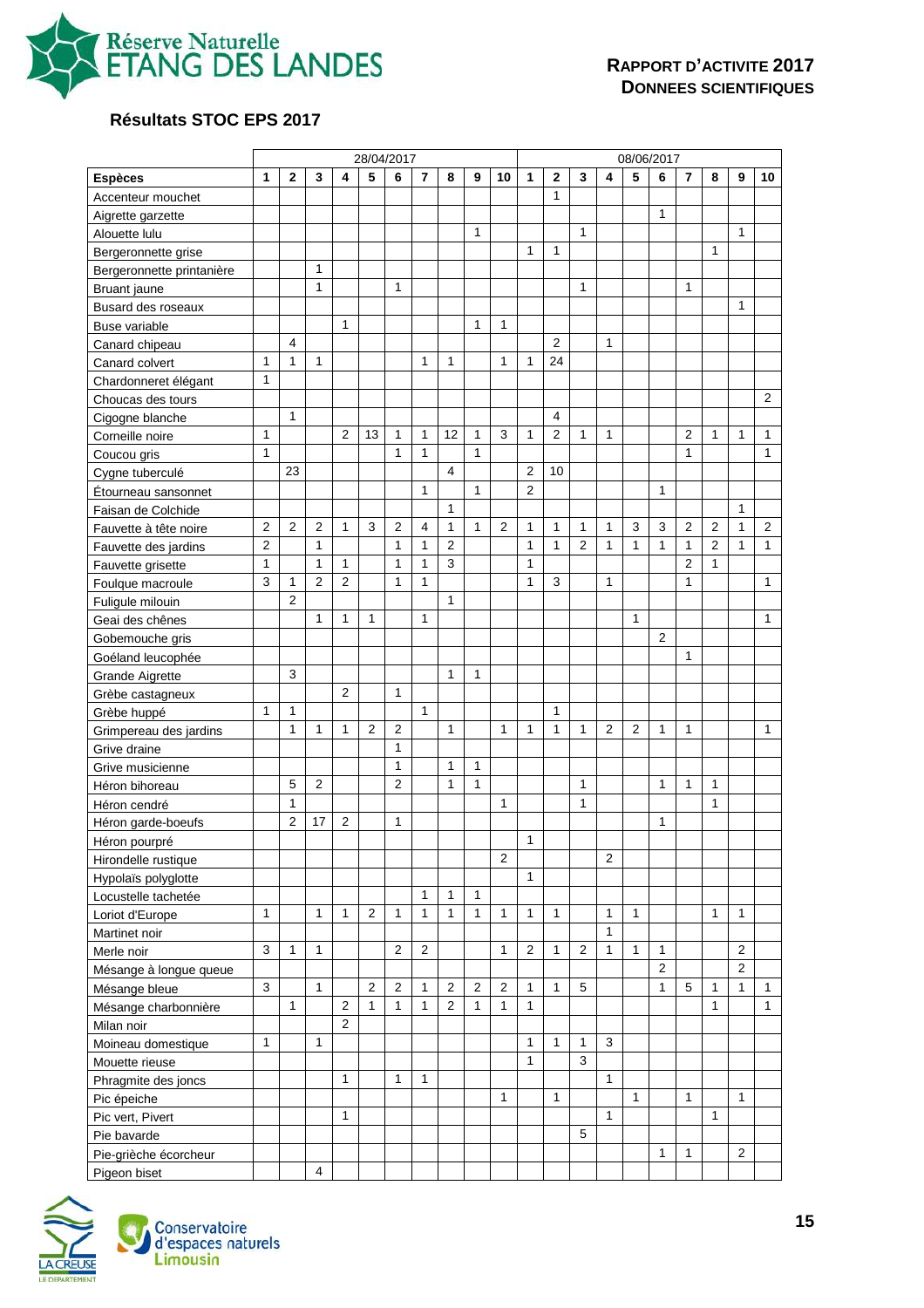

| Pigeon ramier            | и |   |   |                | 2              |   |   |                | 2              |                |   |                |                | 1 |   |                |   |   |
|--------------------------|---|---|---|----------------|----------------|---|---|----------------|----------------|----------------|---|----------------|----------------|---|---|----------------|---|---|
| Pinson des arbres        | 1 | 2 | 1 |                | 1              | 3 | 1 | 1              | $\overline{2}$ | $\overline{2}$ |   | $\overline{2}$ |                | 2 | 5 | $\overline{2}$ |   | 2 |
| Pipit des arbres         |   |   |   |                |                |   |   | $\overline{2}$ | 2              |                |   |                |                |   |   |                | 3 |   |
| Pouillot fitis           |   |   |   |                | 1              |   |   |                |                |                |   |                |                |   |   |                |   |   |
| Pouillot véloce          | 1 | 1 | ٠ | 4              | $\overline{2}$ | 3 | 1 |                | 1              |                | 1 | ۸              | $\overline{2}$ | 2 |   | 2              |   |   |
| Poule-d'eau              | 1 |   | 1 |                |                |   |   |                |                |                |   |                |                |   | 1 |                |   |   |
| Râle d'eau               |   |   |   |                |                |   |   |                |                |                |   |                | $\overline{2}$ |   |   |                |   |   |
| Rossignol philomèle      | 1 | 1 | 2 |                | 1              | 1 | 2 |                | 2              | 4              |   |                |                |   | 1 | 4              |   |   |
| Rougegorge familier      |   |   |   | $\overline{2}$ | ٠              |   |   |                |                |                |   |                |                | 1 |   |                |   |   |
| Rougequeue à front blanc |   |   |   |                |                | 1 |   |                |                |                |   |                |                |   |   |                |   |   |
| Rougequeue noir          | 1 |   |   |                |                |   |   |                |                |                |   | 1              |                |   |   |                |   |   |
| Sittelle torchepot       |   | 2 |   |                |                |   |   |                |                |                |   | 1              |                | 1 | 1 |                |   |   |
| Tarier pâtre             |   |   |   |                |                | 1 |   |                |                |                |   |                |                |   |   |                |   |   |
| Tourterelle des bois     |   |   |   |                |                |   |   | 1              |                |                |   |                |                |   |   | и              |   |   |
| Tourterelle turque       |   | 2 | 1 |                |                |   |   |                |                |                |   | $\overline{2}$ |                |   |   |                |   |   |
| Troglodyte mignon        |   |   |   |                |                |   |   |                |                |                |   |                |                | 1 |   | 1              |   |   |
| Vanneau huppé            |   | 2 |   |                |                |   |   |                |                |                |   |                |                |   |   |                |   |   |

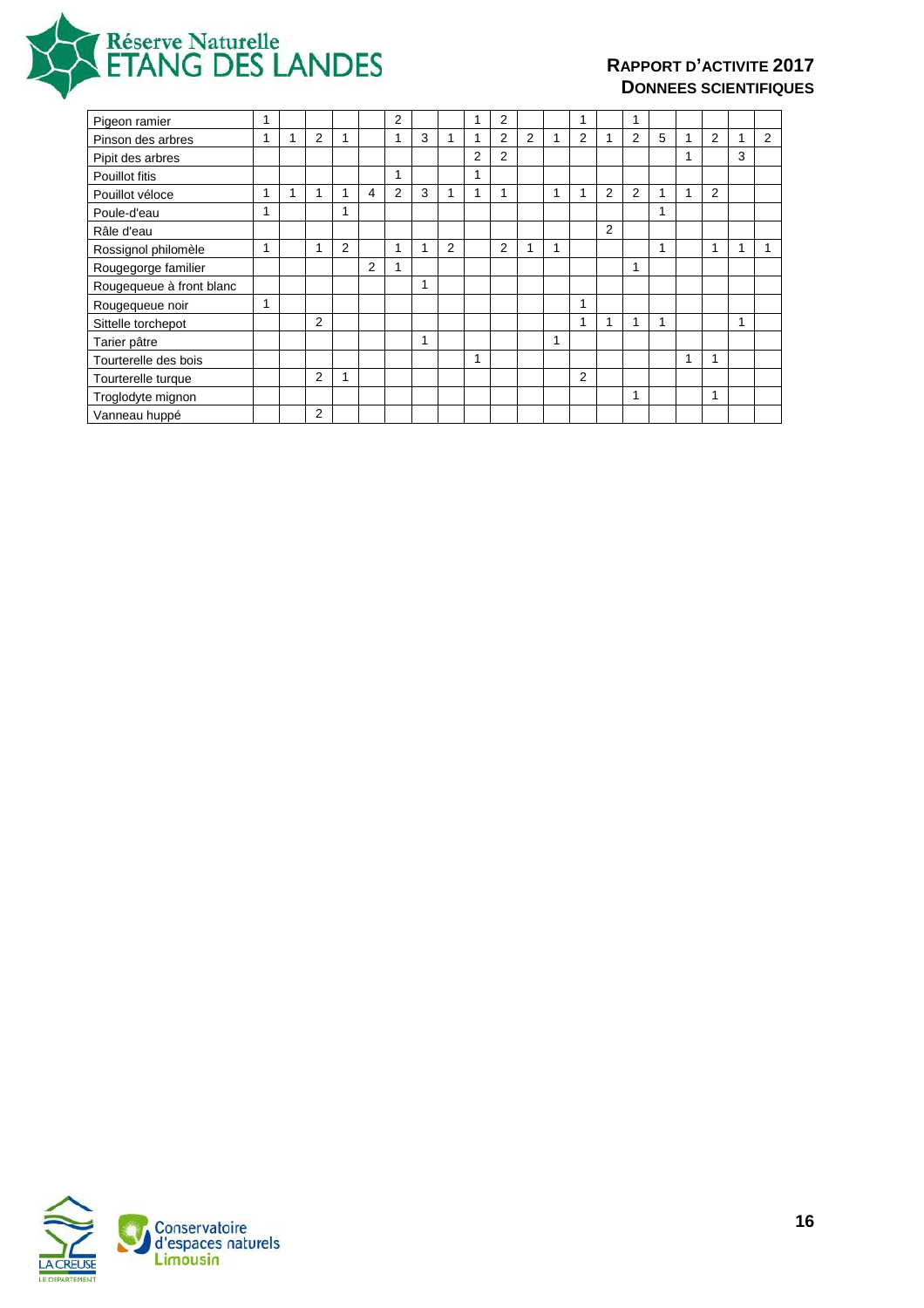

# **Résultats camp de baguage 2017**

| 2017                      |               |                 |                 | <b>ACTION</b>  |                         |
|---------------------------|---------------|-----------------|-----------------|----------------|-------------------------|
| <b>Espèce</b>             | Code          | в               | C               | R              | <b>Total</b><br>général |
| Rousserolle effarvatte    | <b>ACRSCI</b> | 767             | 163             |                | 930                     |
| Hirondelle de rivage      | <b>RIPRIP</b> | 755             | 34              | 5              | 794                     |
| Hirondelle rustique       | <b>HIRRUS</b> | 621             | 5               | 1              | 627                     |
| Bergeronnette printanière | <b>MOTFLA</b> | 263             |                 | 1              | 264                     |
| Etourneau sansonnet       | <b>STUVUL</b> | 234             | $\overline{1}$  |                | 235                     |
| Phragmite des joncs       | <b>ACRSCH</b> | 89              | 29              |                | 118                     |
| Fauvette des jardins      | <b>SYLBOR</b> | 89              | 1               |                | $\overline{90}$         |
| Fauvette à tête noire     | <b>SYLATR</b> | 60              | 1               |                | 61                      |
| Bruant des roseaux        | <b>EMBSCH</b> | 59              |                 |                | 59                      |
| Mésange bleue             | <b>PARCAE</b> | 40              | $\overline{12}$ |                | 52                      |
| <b>Pouillot fitis</b>     | <b>PHYLUS</b> | 26              |                 |                | 26                      |
| Fauvette grisette         | <b>SYLCOM</b> | 21              | 3               |                | $\overline{24}$         |
| Pouillot véloce           | PHYCOL        | 23              | $\overline{1}$  |                | $\overline{24}$         |
| Gorgebleue à miroir       | LUSSVE        | $\overline{20}$ | $\overline{3}$  |                | $\overline{23}$         |
| Rougegorge familier       | <b>ERIRUB</b> | $\overline{17}$ | 2               |                | 19                      |
| Mésange charbonnière      | PARMAJ        | $\overline{13}$ | 1               |                | $\overline{14}$         |
| Locustelle tachetée       | <b>LOCNAE</b> | 10              |                 |                | 10                      |
| Rossignol philomèle       | <b>LUSMEG</b> | 8               | $\overline{2}$  |                | $\overline{10}$         |
| <b>Torcol fourmilier</b>  | <b>JYNTOR</b> | $\overline{7}$  | 1               |                | 8                       |
| Rousserolle turdoïde      | <b>ACRARU</b> | $\overline{c}$  | 4               |                | $\overline{\bf{6}}$     |
| Rougequeue à front blanc  | PHOPHO        | $\overline{4}$  |                 |                | $\overline{4}$          |
| Bergeronnette grise       | <b>MOTALB</b> | $\overline{3}$  |                 |                | $\overline{\mathbf{3}}$ |
| Gobemouche noir           | <b>FICUCA</b> | $\overline{3}$  |                 |                | $\overline{\mathbf{3}}$ |
| Hirondelle de fenêtre     | DELURB        | $\overline{3}$  |                 |                | $\overline{\mathbf{3}}$ |
| Hypolaïs polyglotte       | <b>HIPPOL</b> | $\overline{3}$  |                 |                | $\overline{\mathbf{3}}$ |
| Locustelle luscinioïde    | LOCLUS        | $\overline{3}$  |                 |                | 3                       |
| Pie-grièche écorcheur     | LANRIO        | 3               |                 |                | 3                       |
| Martin-Pêcheur d'Europe   | <b>ALCATT</b> | $\overline{2}$  |                 |                | $\overline{2}$          |
| Pinson des arbres         | <b>FRICOE</b> | $\overline{2}$  |                 |                | $\overline{2}$          |
| Tarier pâtre              | <b>SAXTOR</b> | $\overline{2}$  |                 |                | $\overline{2}$          |
| Accenteur mouchet         | PRUMOD        | 1               |                 |                | 1                       |
| <b>Bruant</b> jaune       | <b>EMBCIT</b> | $\overline{1}$  |                 |                | $\overline{\mathbf{1}}$ |
| Gobemouche gris           | <b>MUSSTR</b> | $\overline{1}$  |                 |                | $\overline{\mathbf{1}}$ |
| Grive musicienne          | <b>TURPHI</b> | $\overline{1}$  |                 |                | $\overline{1}$          |
| Marouette ponctuée        | <b>PORANA</b> | 1               |                 |                | $\overline{\mathbf{1}}$ |
| Merle noir                | <b>TURMER</b> | $\overline{1}$  |                 |                | $\overline{\mathbf{1}}$ |
| Mésange à longue queue    | <b>AEGCAU</b> |                 | <br>1           |                | $\overline{\mathbf{1}}$ |
| Pic épeiche               | <b>DENMAJ</b> | $\overline{1}$  |                 |                | $\overline{\mathbf{1}}$ |
| Pipit des arbres          | <b>ANTTRI</b> | 1               |                 |                | 1                       |
| Total général             |               | 3160 264        |                 | $\overline{7}$ | 3431                    |

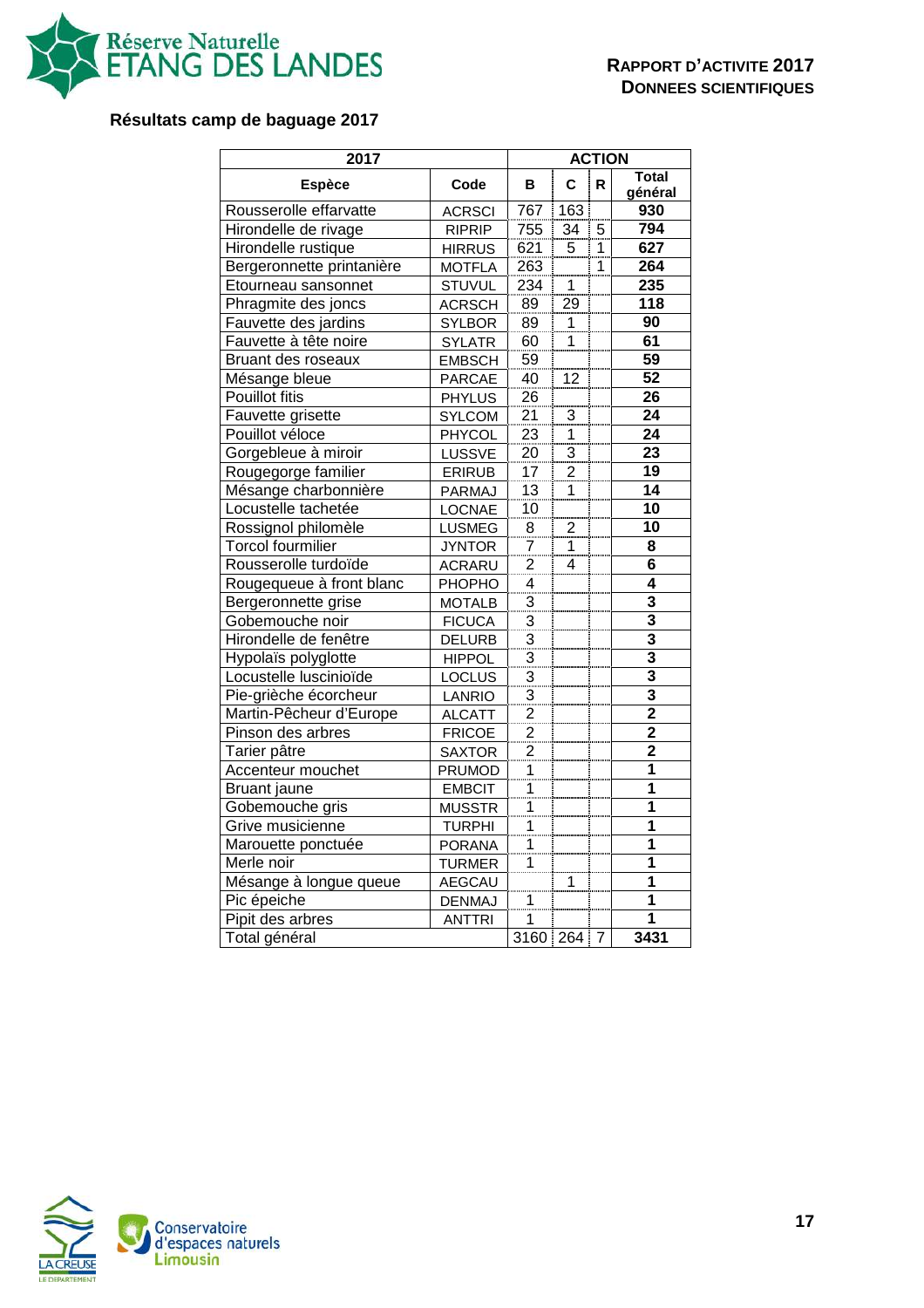

#### **Espèces découvertes en 2017 à enjeu de conservation**

| <b>PLANTES VASCULAIRES</b>                | <b>Date</b>     | <b>Commentaire</b>          |
|-------------------------------------------|-----------------|-----------------------------|
| Stellaria palustris Ehrh. ex Hoffm., 1791 | 13 juin 2017    | Un pied au Genévrier        |
| Utricularia sp.                           | 06 juillet 2017 | Plusieurs dizaines de pieds |
|                                           |                 | dans les secteurs essouchés |
|                                           |                 | de la queue d'étang         |
| Carex viridula Michx., 1803               | 06 juillet 2017 | Un pied trouvé en queue     |
|                                           |                 | d'étang                     |
| Potamogeton x nitens Weber, 1787          | 06 juillet 2017 | Un pied trouvé sur les      |
|                                           |                 | berges du domaine de        |
|                                           |                 | Landes                      |
| <b>ALGUES</b>                             |                 |                             |
| Chara fragifera Durieu, 1859              | 06 juillet 2017 | que des pieds mâles, par    |
|                                           |                 | centaines                   |
| Nitella gracilis (Sm.) C.Agardh, 1824     | 06 juillet 2017 |                             |

### **Nombre d'observations de terrain saisies dans SERENA**



#### **OPILIONS, MISE A JOUR DE LA LISTE**

| Espèce                                    |
|-------------------------------------------|
| Dicranopalpus ramosus (Simon, 1909)       |
| Homalenotus quadridentatus (Cuvier, 1795) |
| Leiobunum rotundum (Latreille, 1798)      |
| Nelima                                    |
| Phalangium opilio Linnaeus, 1761          |
| Rilaena triangularis (Herbst, 1799)       |

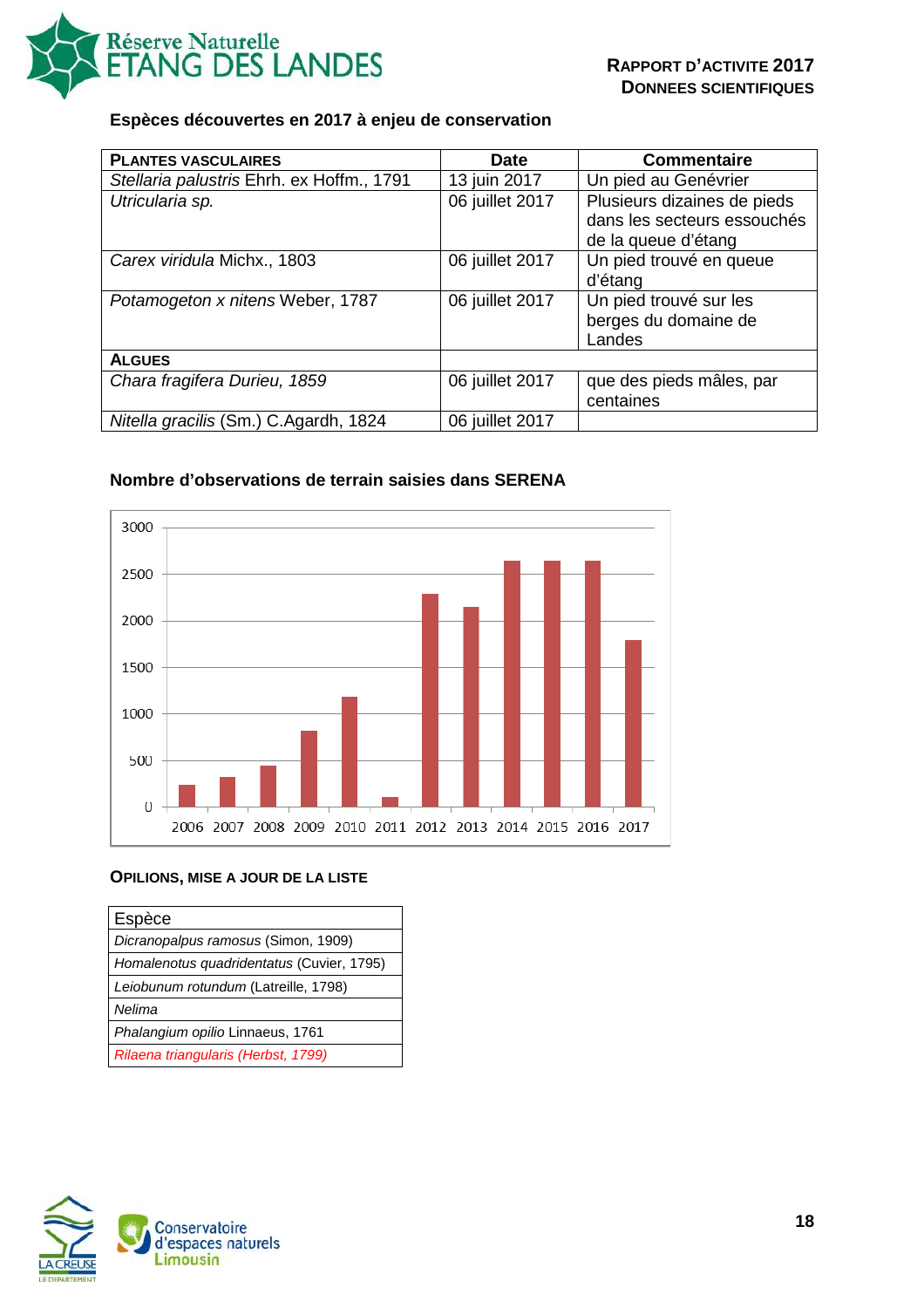

#### **OBSERVATIONS REMARQUABLES**

| Espèce                                           | Date, période        | Commentaires                               |
|--------------------------------------------------|----------------------|--------------------------------------------|
| Barge à queue noire (Limosa limosa)              | Février, mars,       | En halte sur l'étang, 4 individus observés |
|                                                  | juillet-septembre    | en mars                                    |
| Barge rousse (Limosa lapponica)                  | Octobre              | 1 individu en halte durant une quinzaine   |
|                                                  |                      | de jours                                   |
| Bécasseau minute (Calidris minutus)              | Août-octobre         | Jusqu'à 5 individus observés en halte      |
| Bouscarle de Cetti (Cettia cetti)                | Août                 | Un contact auditif le 27 août              |
| Cisticole des joncs (Cisticola juncidis)         | Janvier, février     | 1 individu vu                              |
| Courlis cendré (Numenius arquata)                | Mars                 | 15 individu encore présents                |
| Faucon kobez (Falco vespertinus)                 | Avril                | 1 individu en halte                        |
| Fuligule milouinan (Aythia marila)               | Février, Mars        | Présent notamment du 7 au 26 mars          |
| Garrot à œil d'or (Bucephala clangula)           | Février              | Rare observation en début d'année          |
| Goéland cendré (Larus canus)                     | Janvier, février,    | Jusqu'à 3 individus ensemble               |
|                                                  | novembre             |                                            |
| Guifette leucoptère (Chlidonias leucopterus)     | Août                 | Un individu en halte                       |
| Harle bièvre (Mergus merganser)                  | Novembre             | Groupe de 10 individus observés le 1/11    |
| Locustelle luscinioïde (Locustella luscinioides) | Avril-mai            | 1 mâle chanteur du 27 avril au 12 mai      |
| Marouette ponctuée (Porzana porzana)             | Août, septembre      | Quelques observations en période de        |
|                                                  |                      | migration. Un individu bagué               |
| Mouette pygmée (Hydrocoloeus minutus)            | Mars-avril, août à   | Jusqu'à 9 individus vus en halte           |
|                                                  | octobre              |                                            |
| Nette rousse (Netta rufina)                      | Avril-mai, juillet à | Jusqu'à 9 individus vus en halte           |
|                                                  | septembre            |                                            |
| Rousserolle turdoïde (Acrocephalus               | Mai, août            | 1 contact en période de reproduction.      |
| arundinaceus)                                    |                      | Plusieurs en migration post-nuptiale       |
| Spatule blanche (Platalea leucorodia)            | Août à octobre       | Jusqu'à 5 individus en halte, certaines    |
|                                                  |                      | baguées, originaires de hollande.          |
| Sterne caugek (Thalasseus sandvicensis))         | Août                 | Groupe de 11 individus en halte            |